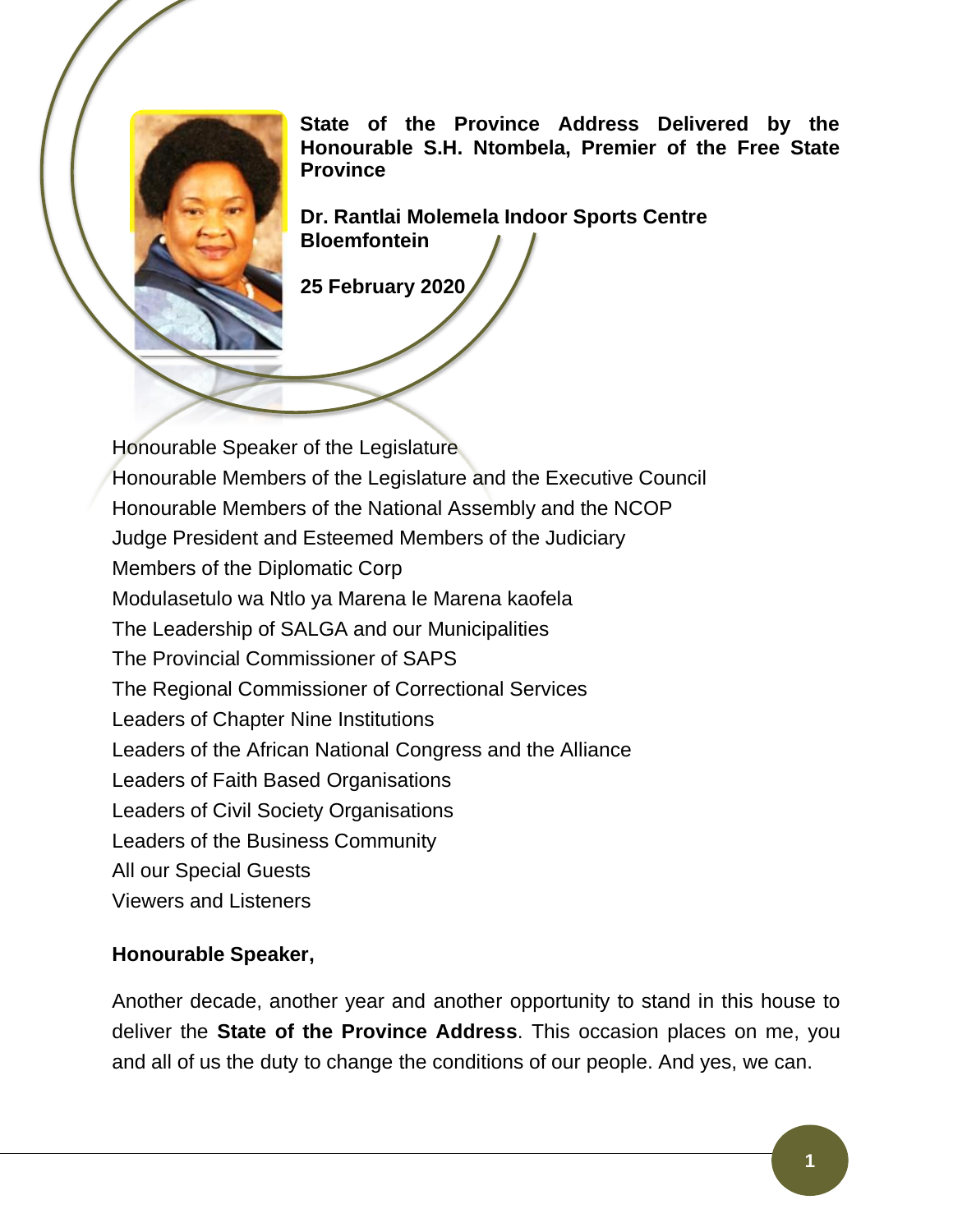As we enter a new decade and a New Year, we are reminded of the progress we have made in the **eight** months of our sixth administration. We look back in the past with pride and praise. Today our people's lives are better than yesterday.

Despite these achievements, we still have many challenges. Unemployment, poverty and inequality persist. Poor service delivery affects many of our municipalities. Corruption driven by greed to feed our needs remains a problem.

These factors are damaging. They erode our people's sense of worth and reduce trust in government. They put strain on our resources and rob millions of our people of their livelihood. This is not the Free State we want to build.

# **Honourable Speaker,**

Last week, I received a note from a visionary young person and I want to share it with all of you today. He said,

*"We do not want the children of Free State Province to just be from the Free State. We want them to be in a state of freedom, to live in true and genuine freedom: the freedom to dream and realize their dreams:- the aspirational freedom that knows no boundaries.*

*The freedom to qualify and work in any profession of their choice. To realise financial freedom and economic freedom.* 

*We do not only want to see the youth participate in the economy but we would like to see a young black child owning the means of production.* 

*In as much as we would like to see the youth become employed, we equally aspire to see them become employers; become the solution to the enormous and historic challenge of unemployment.* 

*It is time to put the youth first, particularly young black women: as government we must put them first in our procurement processes. Each month, each department and municipality must give an account: of all the businesses that we do business with as the provincial and local state, how*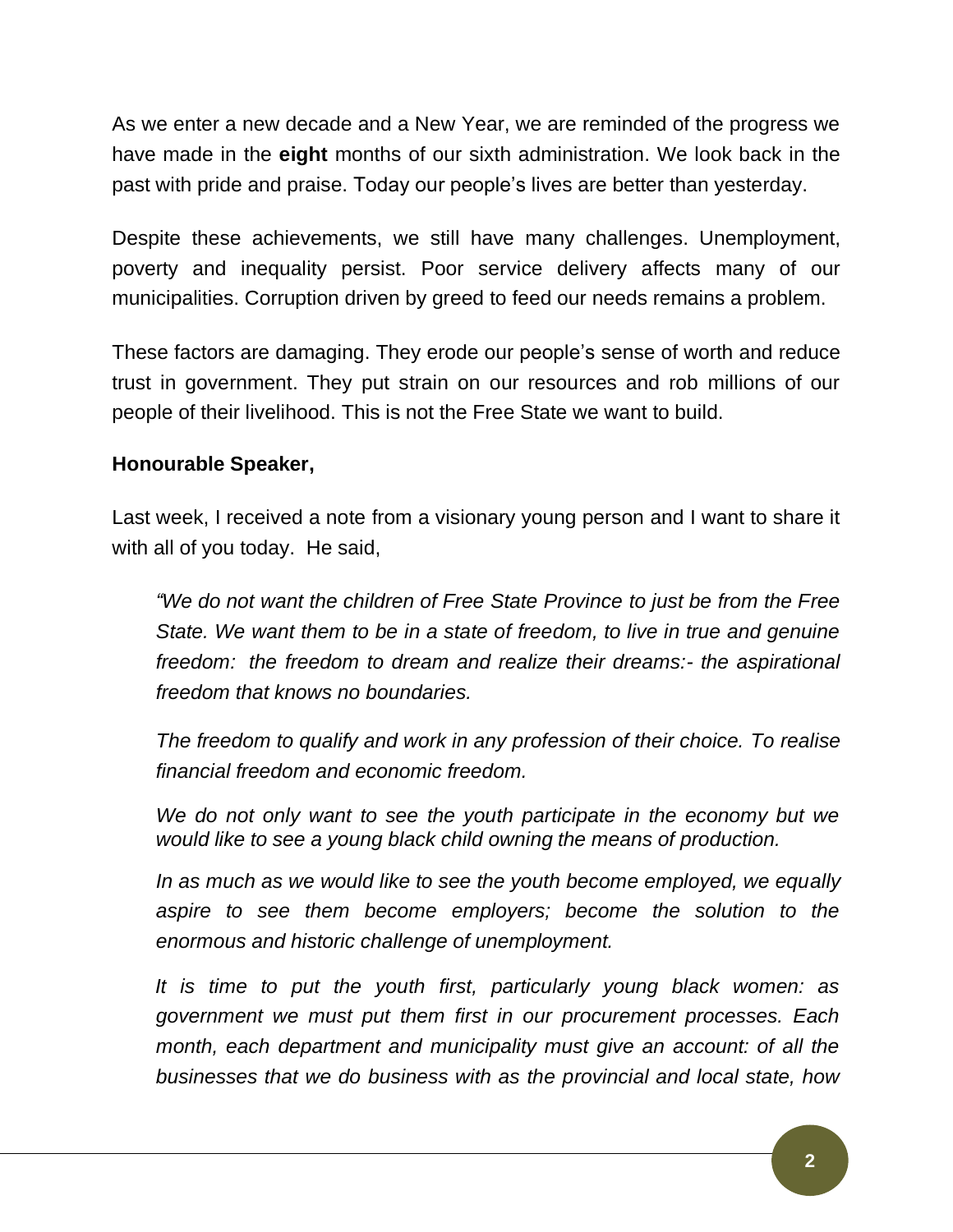*many are owned by young people, black women in particular. It starts here*  with us, with the power we have; let us believe in the youth. To give them a *chance, to rise to a better future!"*

The writer of this inspiring message is Lolo and he is here with us today.

# **Honourable Speaker,**

Our youth need us. We cannot afford to let them down. I call on all public servants to recommit themselves and work differently.

Free State is amongst the provinces with the highest levels of unemployment and poverty. Women are being raped and killed daily. It cannot be business as usual.

This new decade holds a greater promise of:**#Building the Free State We Want**.

We are more determined to build a thriving province. For this to happen, we need to take hard, but necessary decisions. We need to be focused and capitalise on our spatial potential. Attention will be on few, yet high impact actions.

## **Honourable Speaker,**

We want what is best for our youth. Focusing on our youth, economic growth and employment creation will in this coming financial year be our main priority.

Radical economic transformation is our path to success to unleash our potential.

To all of you young people, those in politics, sports, the arts, business, education and training, we dedicate this **State of the Province Address** to you.

## **Priority 1: Economic Transformation and Job Creation**

## **Honourable Speaker,**

Of the many problems that affect the youth, unemployment is the most depressing. More youth are entering the labour market, but few are getting jobs. We will therefore intensify our economic development activities for their benefit.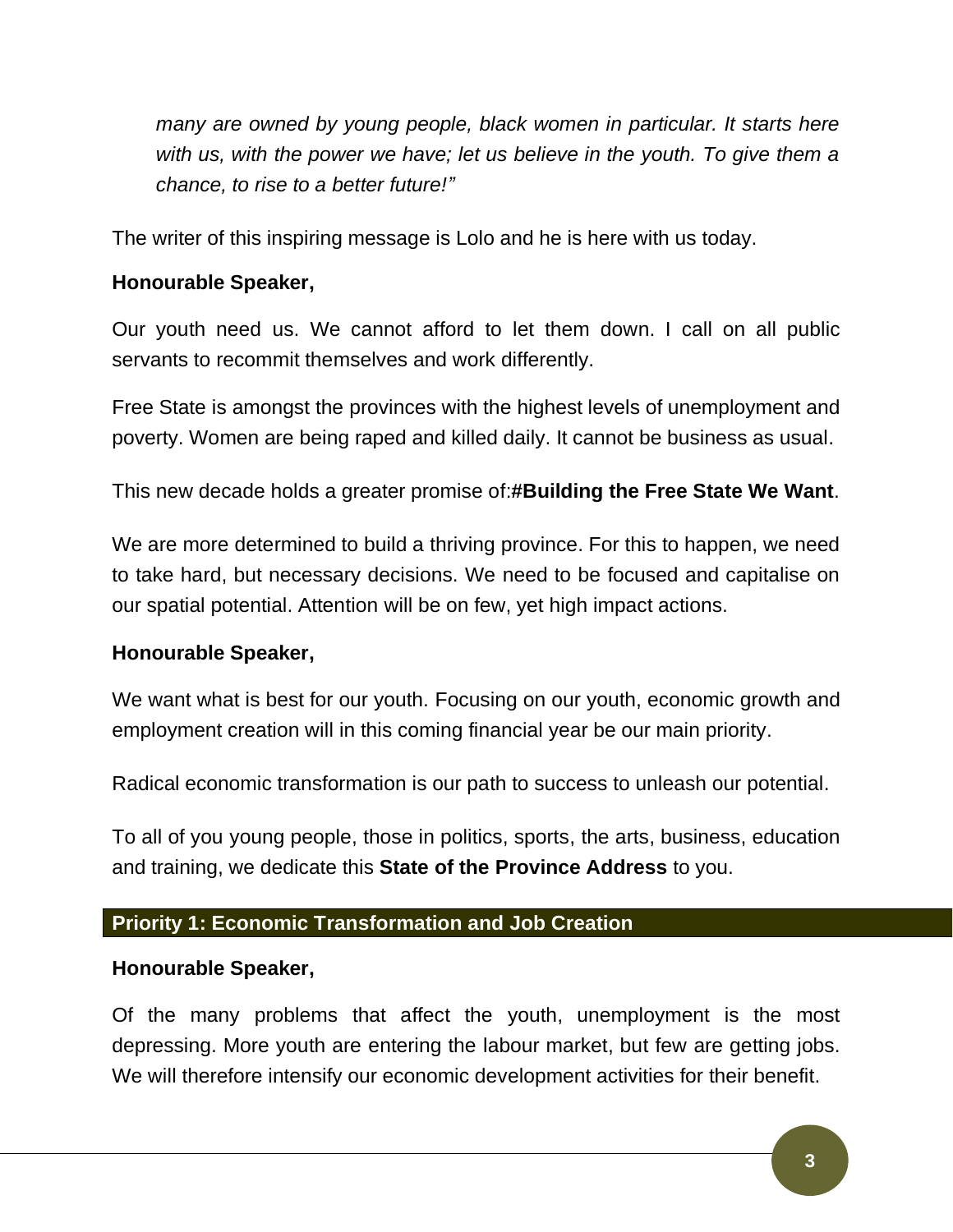Our road infrastructure is important for economic development. Freeways, railways and access roads connect people, cities, towns and rural areas.

We will complete the following roads by the end of this financial year:

- *N8 Airport Road*
- *Bultfontein - Welkom Road*
- *Bultfontein - Wesselsbron Road*
- *Villiers - Cornelia Road*
- *Meloding - Virginia Road*

As we do this, local contractors, our youth and women must benefit. This is not wishful thinking. It is compulsory to give 30 percent to small local contractors.

This 30 percent is not a gift, people must do the work to benefit. We will provide small contractors with a call centre number to communicate their challenges.

Currently, **twenty-three** projects are ongoing, and the following **five** will be completed in 2020/21 at a cost of **two hundred and thirty million rands**:

- *Deneysville - Heilbron Road*
- *Jim Fouché - Deneysville Road*
- *Schonkenville - Koppies Road*
- *Hoopstad - Bloemhof Road*
- *Bothaville - Viljoenskroon Road*

All this work has created job opportunities for the youth and women. It has also contributed in alleviating poverty and stimulating local economic development.

There has been a lot of outcry about the following roads:

- *Kroonstad - Viljoenskroon Road*
- *Kroonstad - Henneman Road*
- *The Koffiefontein Bridge*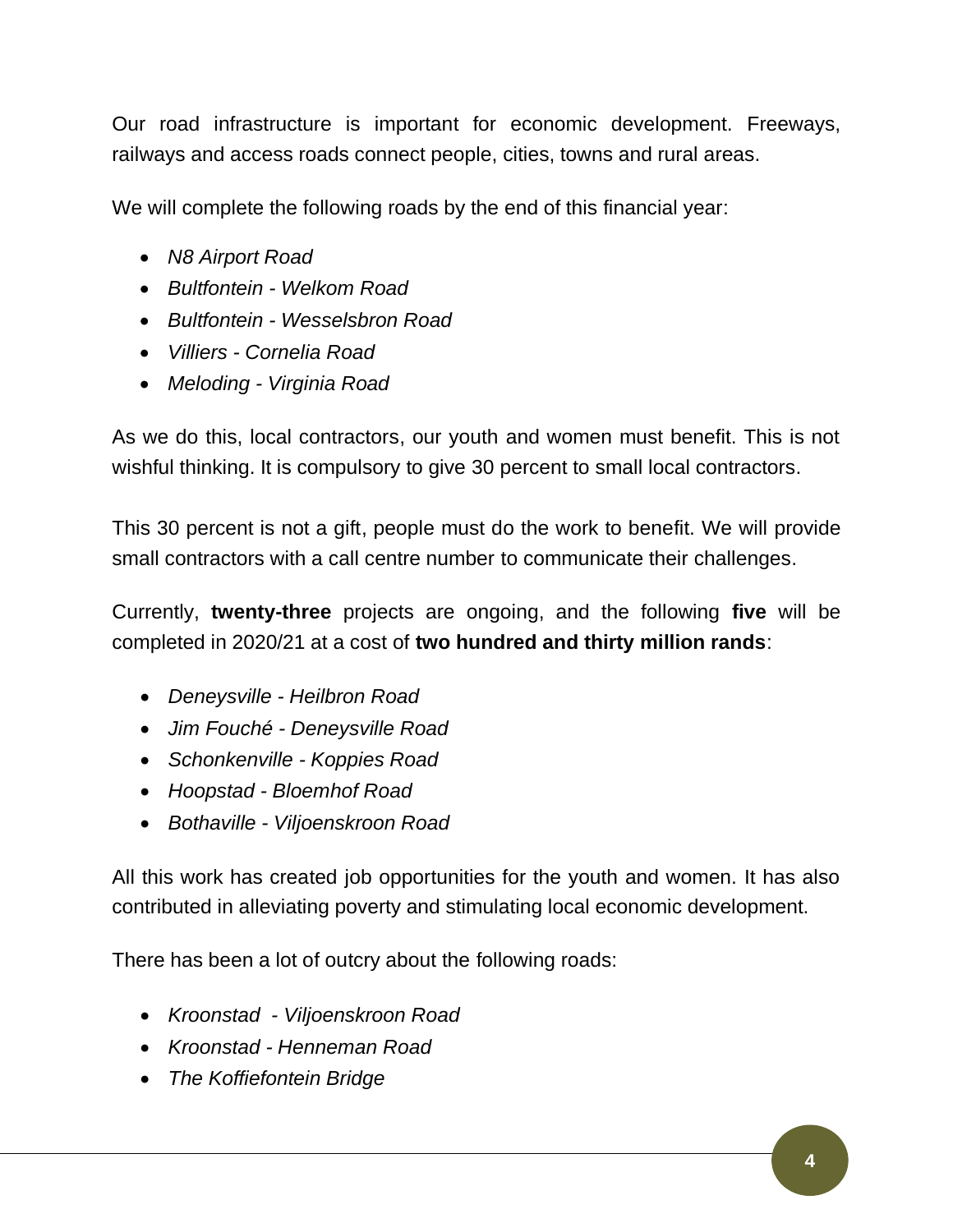We will make sure that these roads are prioritised in the next financial year.

The departments of **Police, Roads and Transport**; **Public Works and Infrastructure;** and the **South African National Defence Force** will implement a programme to build and repair footbridges. Some of these will include **Ward 46** footbridge in Mangaung and in many other areas in our province.

The **Expanded Public Works Programme** remains our pillar of strength in alleviating poverty and unemployment.

Of the **fifty-two thousand** jobs we said we will create through the **Expanded Public Works Programme,** we have created close to **fifty thousand** job opportunities.

For the 2020/21 financial year, the province will create **fifty-five thousand** jobs with **thirty thousand, two hundred and fifty** of these meant for our youth.

# **Honourable Speaker,**

In the next financial year, we will unveil the Koffiefontein business Hub for small and medium enterprises together with DESTEA, Petra Diamonds, Letsemeng municipality and SEDA. Here too, focus will be on youth in business.

Targeting youth entrepreneurs, the **Tabalaza Programme** that links businesses with potential investors for support and investment will be intensified.

We have offered **one million rands** to the **National Youth Development Agency** to increase financial and non-financial support to the youth. We are pleased that the **Agency** is opening offices in some of our rural areas such as QwaQwa.

Last year I announced the green economy as one of our priorities. We are now rolling out green economy interventions to keep our communities clean, prolong the lifespan of landfill sites and lessen the impact of climate change.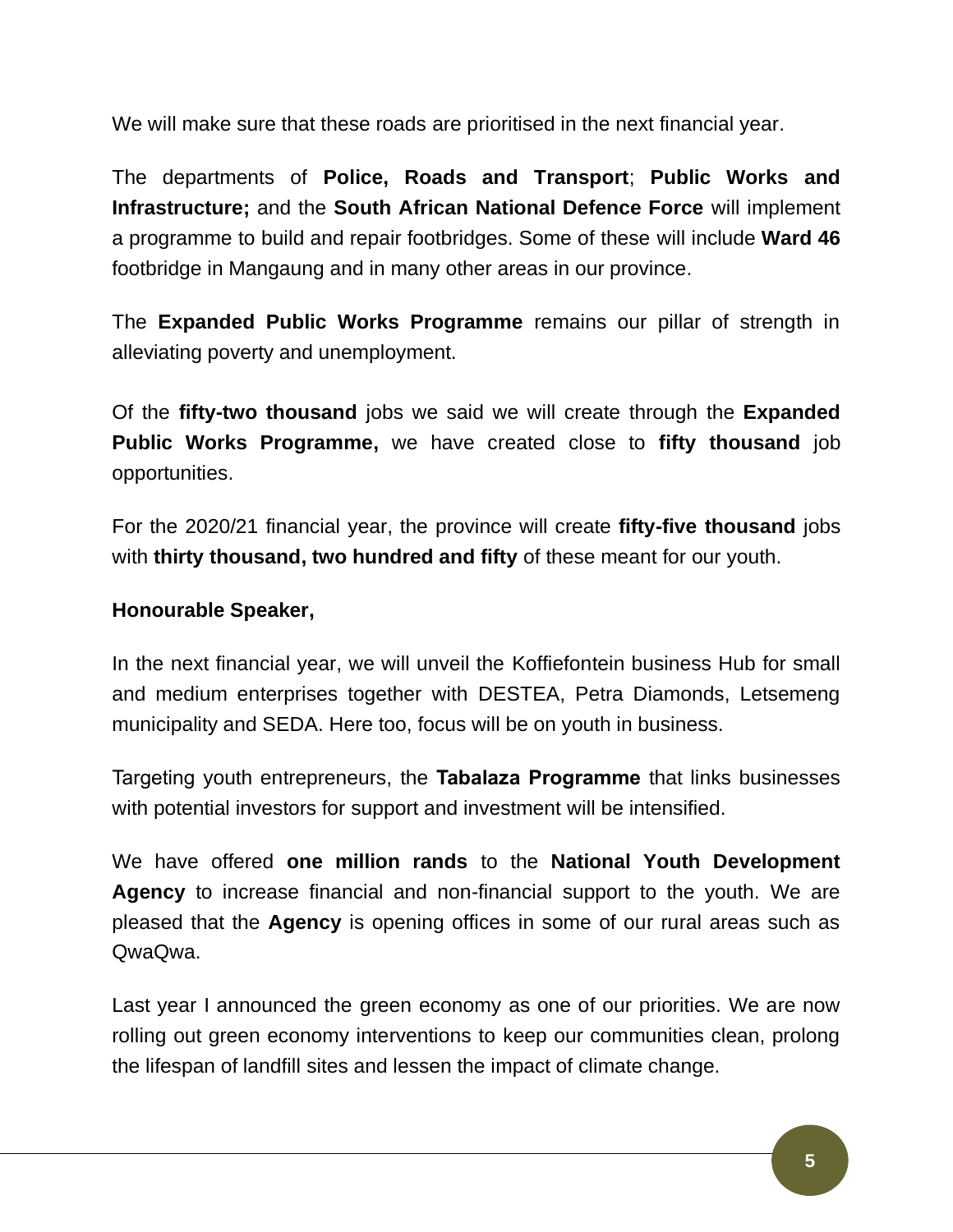The waste economy will receive special attention through various support programmes. Support will be provided to waste pickers and recycling enterprises.

In 2019, we successfully hosted the **4 thIndustrial Revolution Summit** to achieve the following objectives:

- Increase awareness of the utility and input of the 4<sup>th</sup>**Industrial Revolution** *technologies in stimulating growth.*
- **•** Showcase various 4<sup>th</sup>Industrial Revolution technologies and investment *opportunities.*
- *Enable an interactive platform for stakeholders, especially youth to engage with other technology service providers.*
- Deploy the 4<sup>th</sup>**Industrial Revolution** technologies to enhance a culture of *innovation and entrepreneurship.*

We hosted companies such as **Vodacom, MTN, Cell C** and **Microsoft** to help create the necessary human capital to propel the Free State into the future.

Together with the **Central University of Technology**, we have started training young people in artificial intelligence, 3-D cloud computing and data screening.

A detailed programme of action on the **4 th Industrial Revolution** has been adopted by the Executive Council.

# **Honourable Speaker,**

Only when we work with the private sector would we be able to create more jobs.

The **Wholesale and Retail learnership** initiative where **thirty-one** youth with disabilities will receive training after which they will be employed by **Shoprite** is welcome.

Some of these young people are here with us today. They include Sam Koloti, Gift Jantjie, Pulane Tswane, Mamokete Phumo, Zonke Vuthela and others.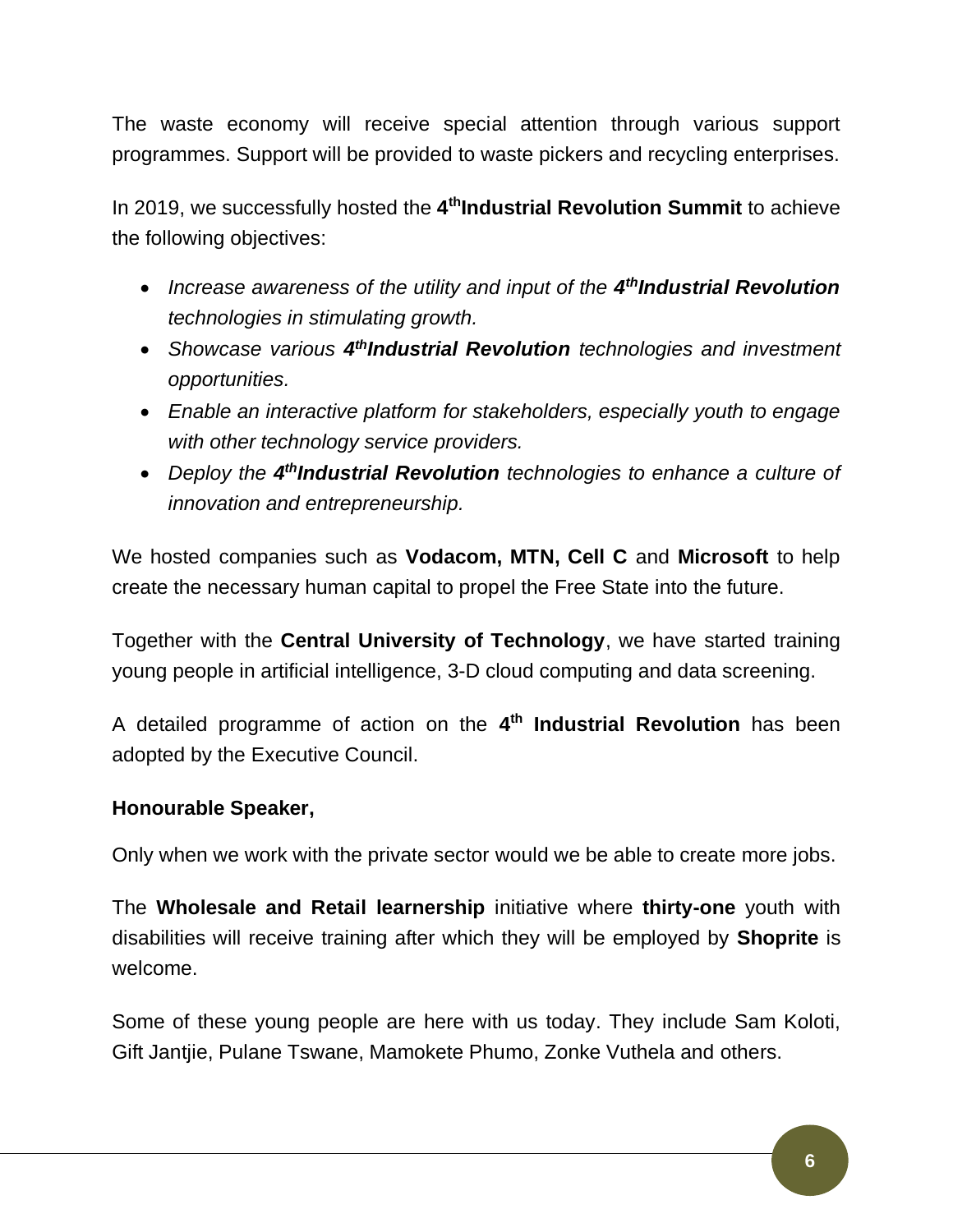A company called **NEWCO** will establish a manufacturing mining equipment factory in Welkom. **NEWCO** intends to create **hundred** jobs in 2020/2021.

Another company called **Renergen** has made an investment of over **seven hundred million rands** in developing natural gas wells in and around Virginia. An estimated **four hundred** jobs will be created from this investment.

**Eighty-two** businesses were appointed for a contractor development programme in the 2019/20 financial year. However, we will also monitor how contractors in this development programme are awarded work.

# **Honourable Speaker,**

We will work with **Bibi Cash and Carry** to revive the concept of developing survival shops. We will use this concept to empower spaza shops.

We have allocated **thirty-three million rands** to assist **hundred** township youth businesses and all districts will benefit.

In strengthening existing mining potential, we will encourage and assist young people to apply for mining licences. Essential technical support in areas such as health and safety, and beneficiation will be offered to small mining companies.

We have met with mining houses in the province who have committed to create procurement opportunities on value chain products for youth businesses.

They have also committed to look at new mining exploration opportunities to expand their operations to create jobs and grow our economy.

To take advantage of our agricultural potential, focus will be on agro-processing. This will see us rolling-out an inland fishery.

Last year in December, we launched an inland fishery in Orangeville, which has created **seven** job opportunities. More jobs will be created from this project.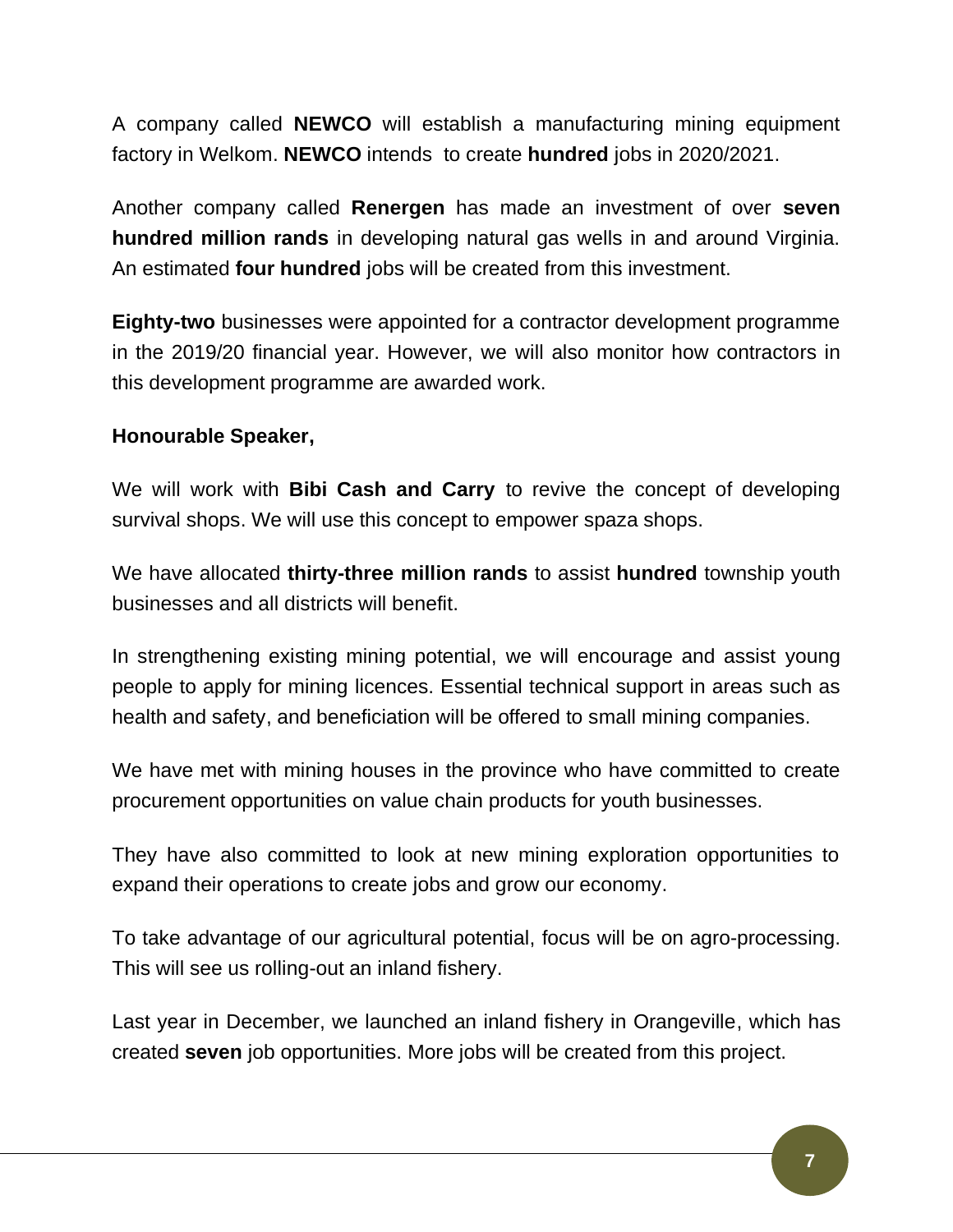Under the **Agri-Parks Programme**, we are building a warehouse and service infrastructure in Springfontein. We are also upgrading Thaba Nchu abattoir.

In Sediba, **thirty-two Farmer Production Support Units** with **hundred and sixty-two** members were supported with a tractor and implements.

The **Agri-Parks** and **Farmer Production Support Units** are being established in Moqhaka, Matjhabeng, Maluti-a-Phofung and Mohokare local municipalities. We will continue to provide farming equipment to small-scale and emerging farmers to increase agricultural production and ensure food security.

Significant progress has been made to implement the **Goat Development Project** meant for youth and women which we announced last year.

We can report that **five** young people in the Mafube municipality have been funded as part of this project and **ten** others have been identified for goat farming training. The municipality donated land and currently a shed is being constructed.

We hosted a successful **Cannabis Expo** in November last year. We brought together experts, industry leaders and regulators from different parts of Africa and the world to discuss the economic benefits of medicinal cannabis.

We agreed to develop the Free State strategy for the development of cannabis industry during this financial year.

## **Honourable Speaker,**

We are hard at work to revive our large-scale manufacturing infrastructure.

There is progress in **Phuthaditjhaba Industrial Park.** The final phase of the **Botshabelo Industrial Park** will be completed by the end of this year.

Through the Maluti-a-Phofung **Special Economic Zone**, efforts and resources will be directed towards investment attraction.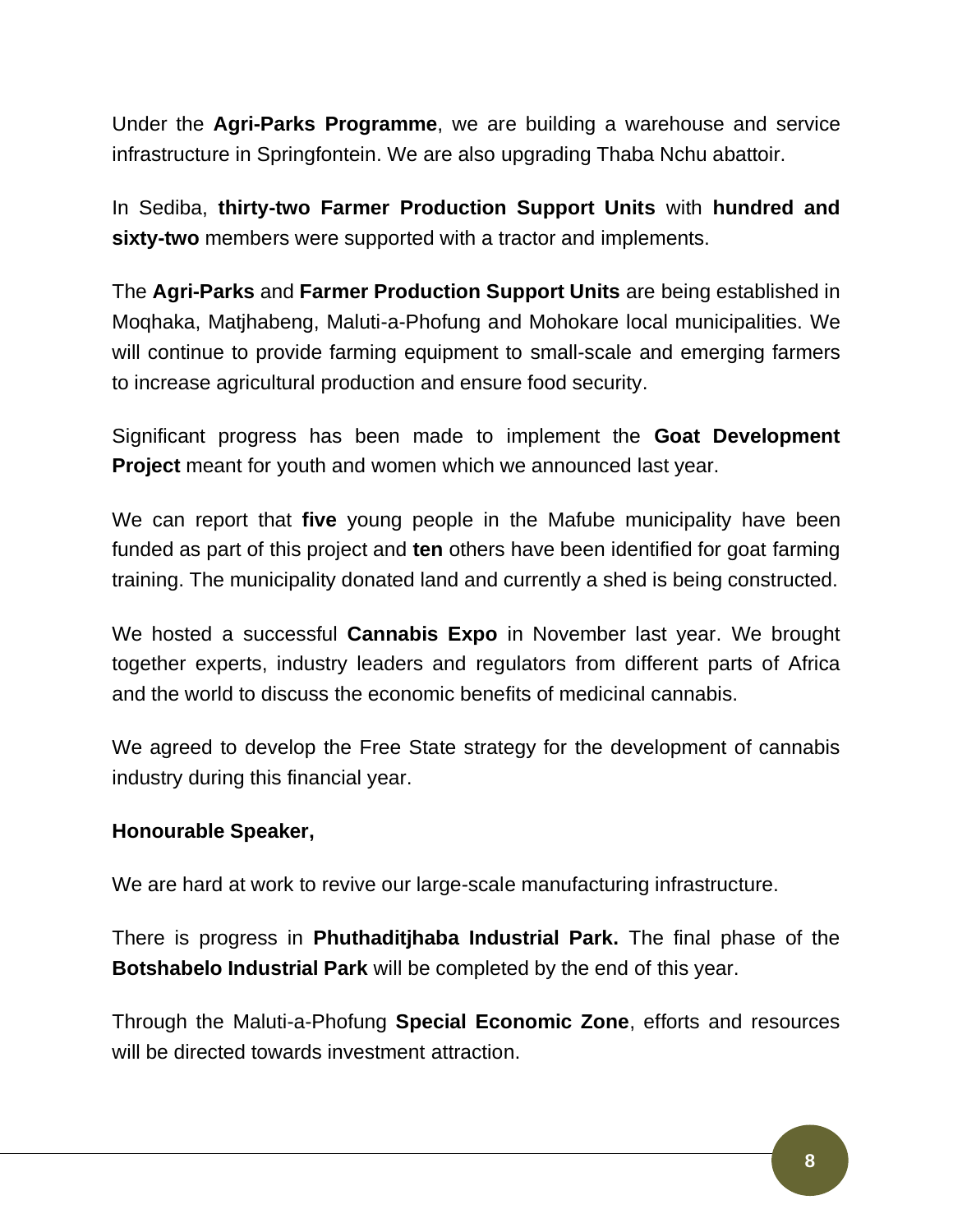As I indicated last year, we have now reorganised the **Special Economic Zone**  and DESTEA will take full control of this entity.

We are encouraged by the projected **one billion rands** investment and **four hundred and seventy-seven** jobs that would be created. Already, **ninety**  permanent jobs have been created at the **Special Economic Zone**.

We will use tourism to create jobs. **Seven** of our resorts are being upgraded.

Working with the **Premier's Economic Advisory Council**, we will device ways to increase investment opportunities in the province. During my **Office's Budget Vote Speech**, I will announce the names of members of the **Council**.

We held a successful **Investment Summit** to increase our investment drive. Funding will be sought to finance the projects identified in the **Investment Book**.

We will develop a dedicated **Invest Free State** website. This will provide information on investment opportunities, the ease of doing business and investment incentives.

# **Priority 2: Education, Skills and Health**

## **Honourable Speaker,**

Our education achievements are excellent. We reclaimed our number **one** spot for the third time since the implementation of the **Curriculum and Assessment Policy Statemen**t. No other province has achieved this feat.

The class of 2019 achieved a remarkable pass rate of 88.4 percent with a record 39.1 percent Bachelor pass rate. More pleasing is that all the districts in the province have achieved above 85 percent pass rate.

**Re leboha bana, batswadi le matitjhere a rona ka mosebetsi o babatsehang. Re motlotlo ebile re ikgantsa ka lona. Re re pele ya pele.**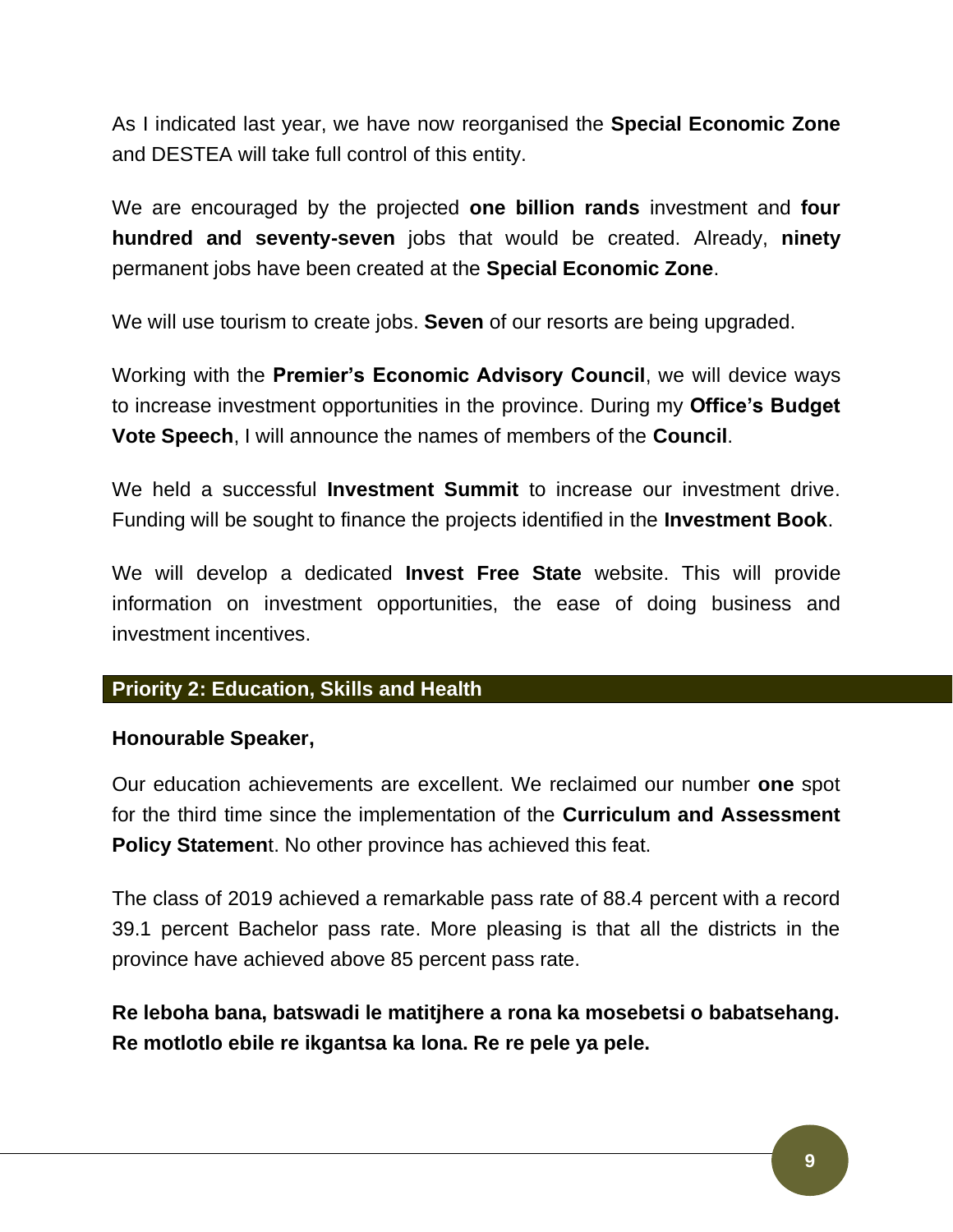**Re mo tlotlo ho le tsebisa hore Lefapha la Home Affairs le tla etela dikolo holo thusa bana ho fumantshwa birth dicertificates le diID ho qala ka kgwedi ya March, 2020.**

# **Honourable Speaker,**

The **4 thIndustrial Revolution** is here. We have introduced coding as a corecurriculum in 2019 in selected schools.

Aspects of this preparation include the procurement of robotic kits for participating schools, and training of learners and teachers on programming.

Riding on the **4 thIndustrial Revolution** wave, a **Robotic League**, which was won by Albert Moroka School has been introduced. They will be representing the Free State at the **International Robotics League** competition to be held in South Korea from 18-23 March 2020. They are here with us.

These learners are Lepelesana Tshidiso, Nkone Karabelo, Madikwe Karabelo and Baisitse Ofentse. Go make us proud.

I can announce that we have completed the construction of the following schools:

- *Grassland Primary School in Bloemfontein*
- *Mooifontein Primary School in Zastron*
- *Silindukuhle Primary School in Warden*

For the 2020/21 financial year, additional **six** schools will be completed.

# **Motsamaisi wa Dipuisano,**

**Taba e re kgathatsang haholo ke boradikontraka ba fuwang mosebetsi e be haba qete ho aha dikolo, jwalo ka Caleb Motshabi mona Bloemfontein, Tlholo e Botshabelo, Malebogo mane Hertzogville le Rietpoort e Smithfield.**

**Re tlo nka mehato kgahlanong le borakontraka ba sa qeteng mesebetsi.**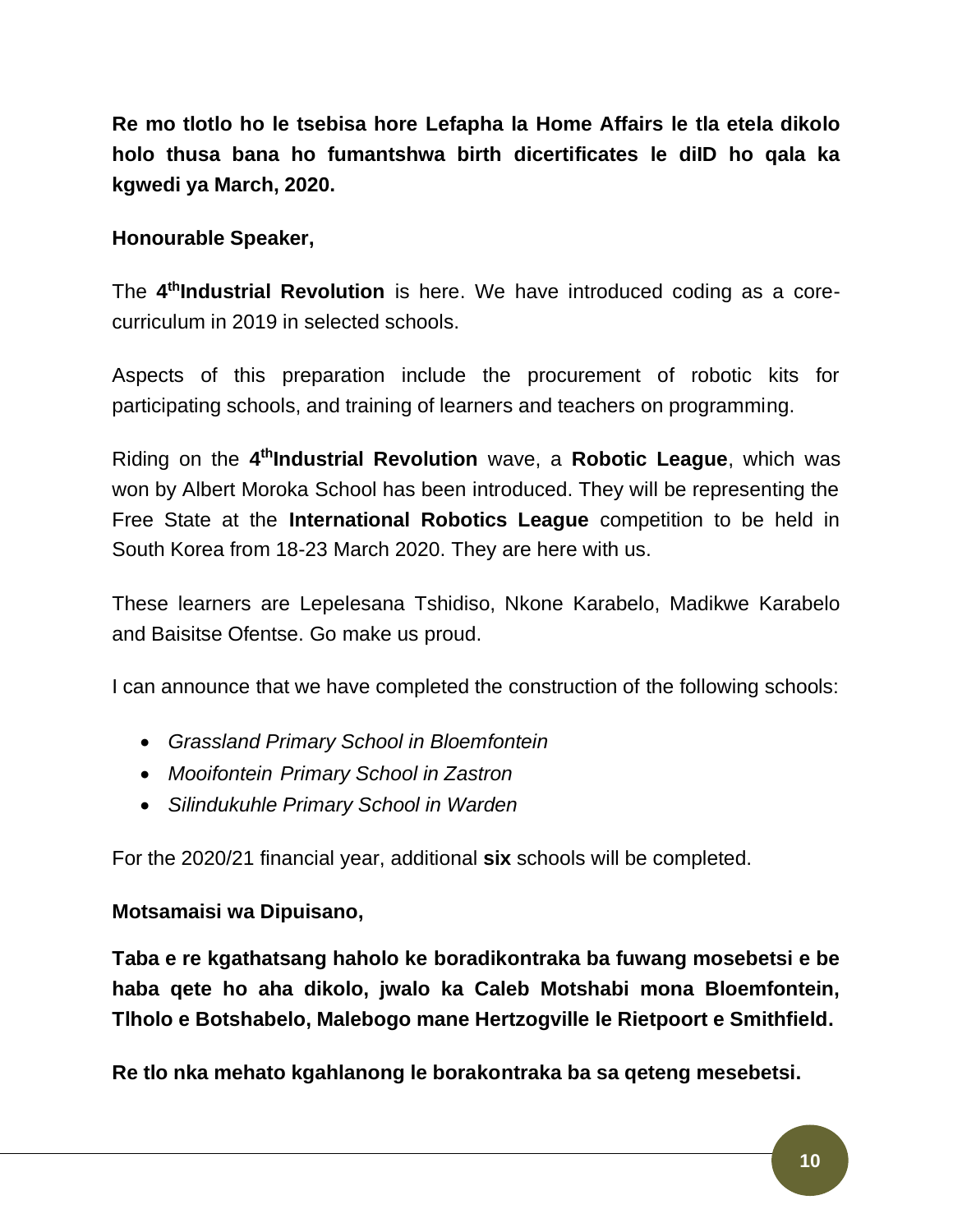**Re itlamme hore re tla fedisa dikolo tse hauweng ka disebediswa tse sa amoheleheng jwalo ka mobu, asbestos le masenke.** 

**Dikolong tse 30 tsa mofuta ona, tse 23 di qetilwe ho ahwa. Ho tse setseng, tse 5 di ntse di ahwa, mme tse 2 sa Itemoheng Primary le Nampo Agricultural Farm School, di tla phethelwa selemong sena.** 

To provide acceptable and healthy forms of sanitation we have committed **ten million rands** to eradicate all pit toilets in our schools in the next financial year.

Where water and sewer provision is a challenge, alternative forms of sanitation will be used. There are **hundred and fifty-six** schools with pit toilets. **Twentytwo** schools were closed due to reduction in learner numbers.

Of the remaining **hundred and thirty-four** schools in the programme to eradicate pit toilets, **thirty-five** projects are at procurement stage, **forty-eight** are at construction stage and **fifty-one** have been completed.

**Selemong sena re tla netefatsa hore bana ba banana ba fumana dipads dikolong. E fetile nako ya hore bana ba rona ba sitwe ho ya sekolong ka lebaka lena.** 

## **Honourable Speaker,**

Of the **hundred and seventy-five** young people that were awarded overseas bursaries in the **Department of Agriculture, forty-six** have graduated and were placed in the department and some were retained in agri-businesses.

A further **hundred and twenty** graduates have been placed in agri-businesses.

Working with organised agriculture to build the necessary agricultural skills base, **twenty-five** farmers have completed agri-business training programme, arranged in partnership with the **University of the Free State** and **Standard Bank**.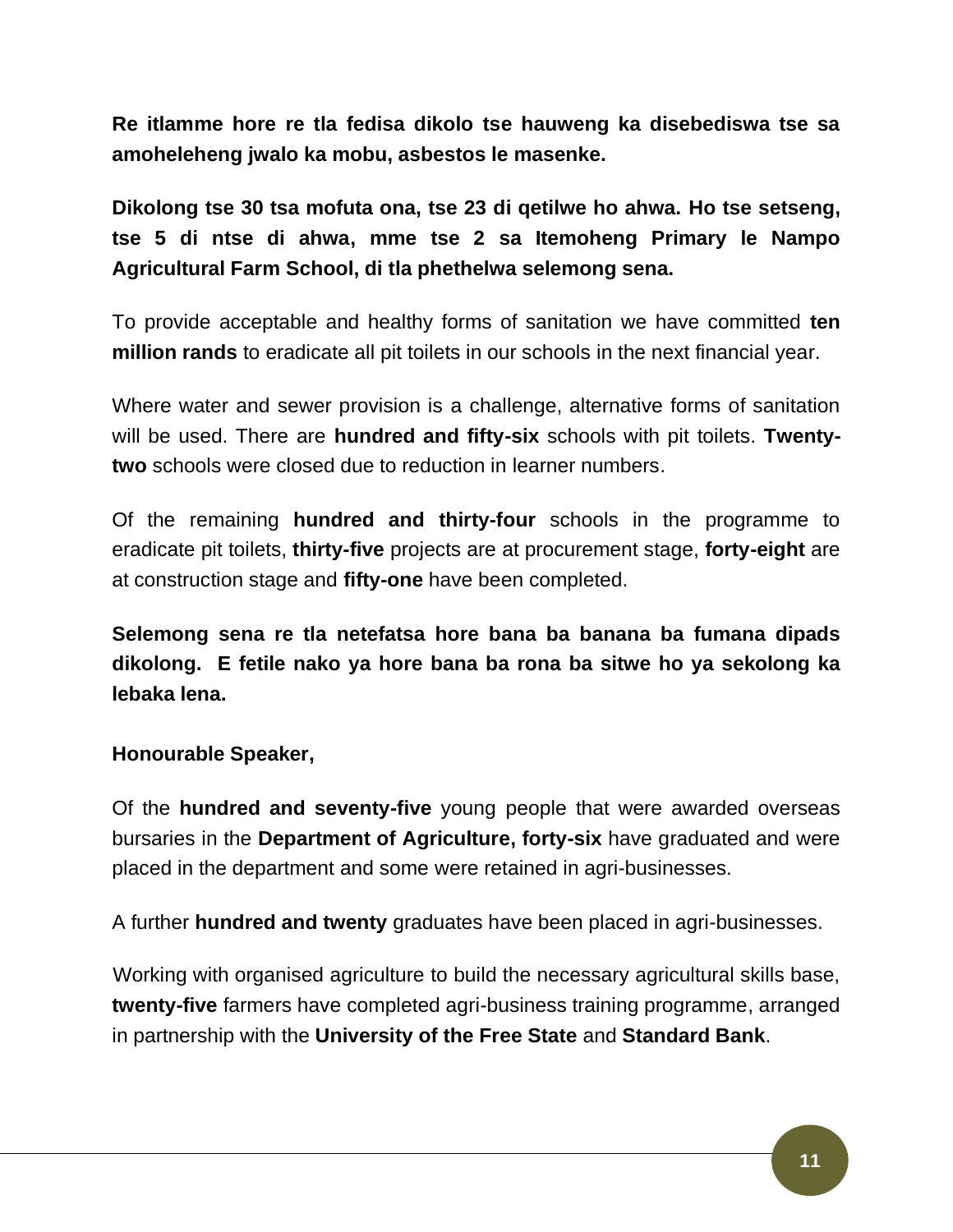Shortage of student accommodation is a concern. The demand is high. This has led many students to live in terrible and unacceptable conditions.

We will work with the private sector, higher education institutions and affected municipalities to make land available for the provision of student accommodation.

# **Honourable Speaker,**

The first **hundred and seventeen** Cuban trained medical students have completed their **eighteen** months integration programme. These medical students have been placed for internship in all our district hospitals. Once they have completed their internship, they will be placed in our healthcare facilities.

Additional **forty-four** students from Cuba have started with their integration programme in various medical schools in the country.

Of the **four hundred and fifty-seven** doctors we committed to employ in our health facilities, **four hundred and fourteen** have been employed to date. The number of nurses employed is **nine hundred and eight**.

## **Motsamaisi wa Dipuisano,**

**Re ntse re fumana ditletlebo bathong ba rona mabapi le tshwaro eseng ntle dipetleleng le dikliniking. Re ipiletsa ho basebetsi bohle ba mmuso ho fana ka ditshebeletso ka tsela e bontshang hore re a kgathalla.** 

We have appointed **thirty-one** emergency control centre operators in Lejweleputswa, **thirteen** in Fezile Dabi and **eighteen** in Thabo Mofutsanyana. This will help improve emergency response time.

For the 2020/21 financial year, **thirty** registrars, **thirty** medical officers, **hundred**  nurses and **hundred** support staff will be appointed. We will also recruit **hundred and sixty** emergency care officers.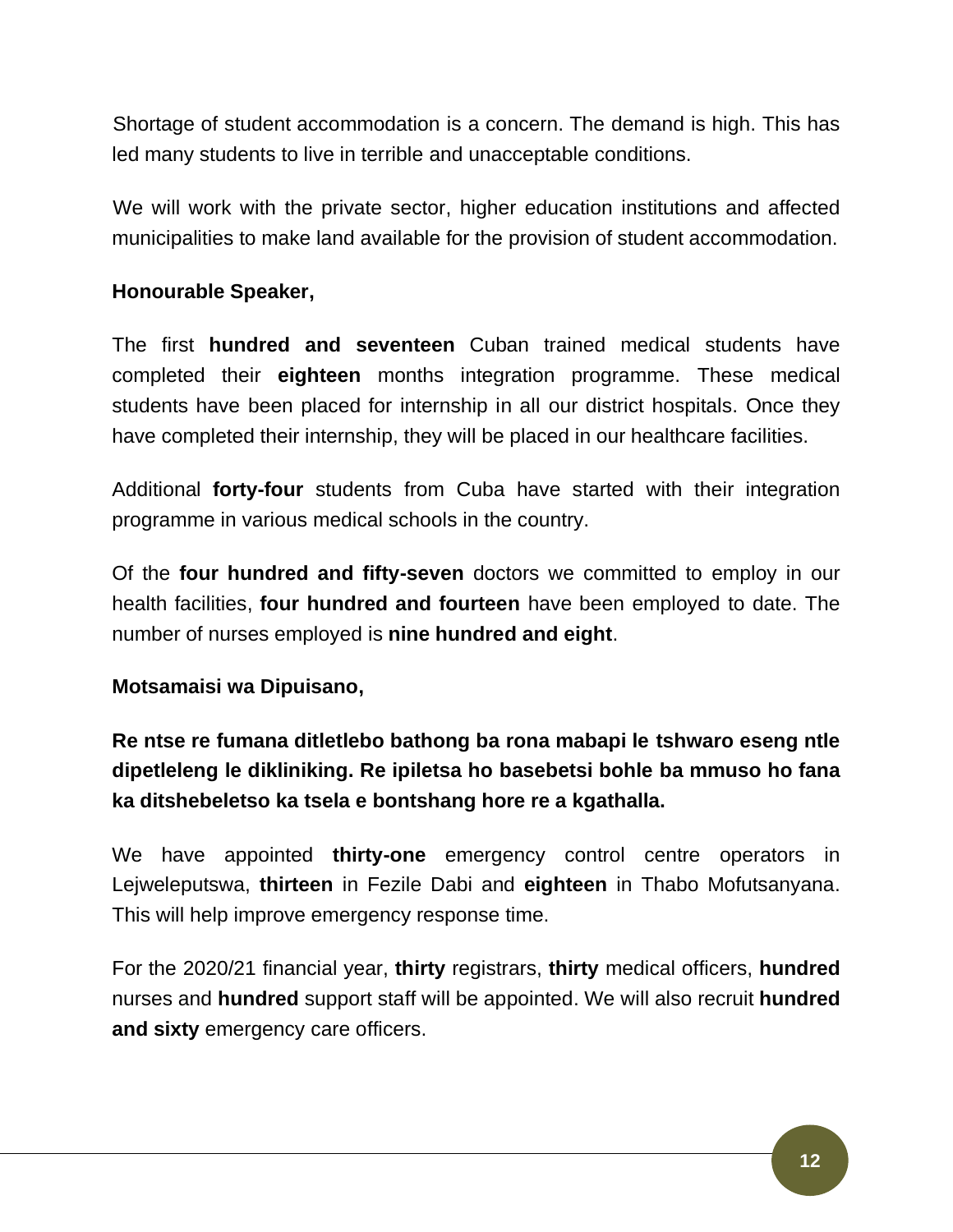We have acquired **fifty** additional ambulances, **forty** transporters and **ten** light rescue vehicles to improve healthcare provision in the province.

Brick by brick we continue to improve our health infrastructure. I can inform this house that we have completed the upgrading of the following health facilities:

- *Fezi Ngubentombi, Parys and Dr JS Moroka hospitals*
- *Eight clinics in Mangaung*
- *Five clinics and a nurse's home in Fezile Dabi*
- *Doctor's quarters in Lejweleputswa.*
- *Four clinics and two hospitals in Xhariep*

**Hona le dikliniki le dipetlele tse sa felang ka lebaka la ho phoqwa ke mosebetsi o monyebe o etswang ke borakontraka dibakeng tse latelang:**

- *Pelonomi Hospital*
- *Boitumelo Hospital*
- *National Hospital*
- *Rouxville Clinic*
- *Redheerspark Clinic*
- *Thandanani Clinic*
- *Intabazwe Clinic*
- *Matwabeng Clinic*

# **Ke laetse mafapha a amehang ho etsa bonnete ba hore di projeke tsena di a fela selemong sena sa ditjhelete.**

We have met with the parents of the students studying in China and shared with them the latest development with regards to the situation of their children. We are relieved that none of our students are infected with corona virus.

We are pleased with the work of the departments of **Health**, and **International Relations and Cooperation** who are doing everything to ensure their safety.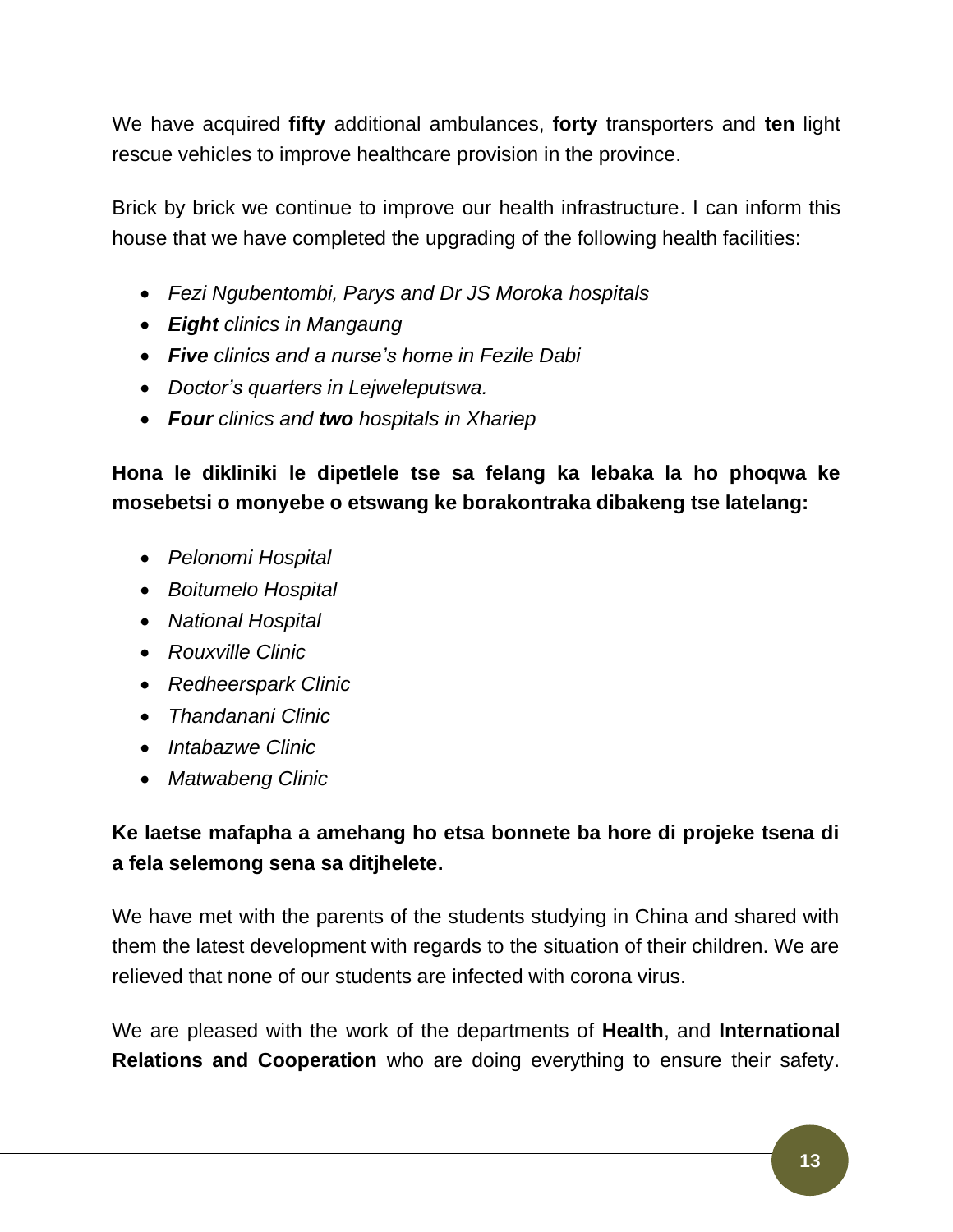We will continue to communicate with the authorities, students and parents to ensure we overcome this challenge.

#### **Priority 3: Consolidating the Social Wage through Reliable and Quality Basic Services**

**Motsamaisi wa Dipuisano,** 

**Re setjhaba se kgathallang. Mosebetsi wa rona ke ho sireletsa bana le batho ba hlokang. Ha ho hlokahale hore bana ba lahlelwe meqomong, dithotobolong kapa yona mekoting ya matlwana.** 

**Leano la rona la "Adopt a Child" le thusa ho fumanela bana malapa a phetahetseng a ba hlokomelang. Selemong sena feela, re kgonne ho fumanela bana ba 45 malapa a mofuthu.** 

Financial support is now offered to **forty-eight thousand, six hundred and seventy-five** children at **seventeen rands** per child per day.

Assistance will be rendered to conditionally registered facilities providing **Early Childhood Development** programme to obtain full registration status.

Already, **thirty-five** of these centres were assisted to gain full registration level.

As a society, we will be judged by how we treat our elderly. Provision of old age pensions, social relief programmes and old age homes are but a few of the interventions we provide to our elderly to show that we are a caring government.

**Maemo a dibaka tsa bodulo ba maqheku ha a kgotsofatse. Re tlo lokisa dibaka tsena ho dibeha maemong a matle, a shebahalang.** 

**Setjhaba sa rona se shebane le bothata ba tshebediso e mpe ya dithetefatsi. Bana ba rona ba fetohile makgoba a dithetefatsi tse kang bo nyaope, tik le tse ding ditoropong tsa rona.**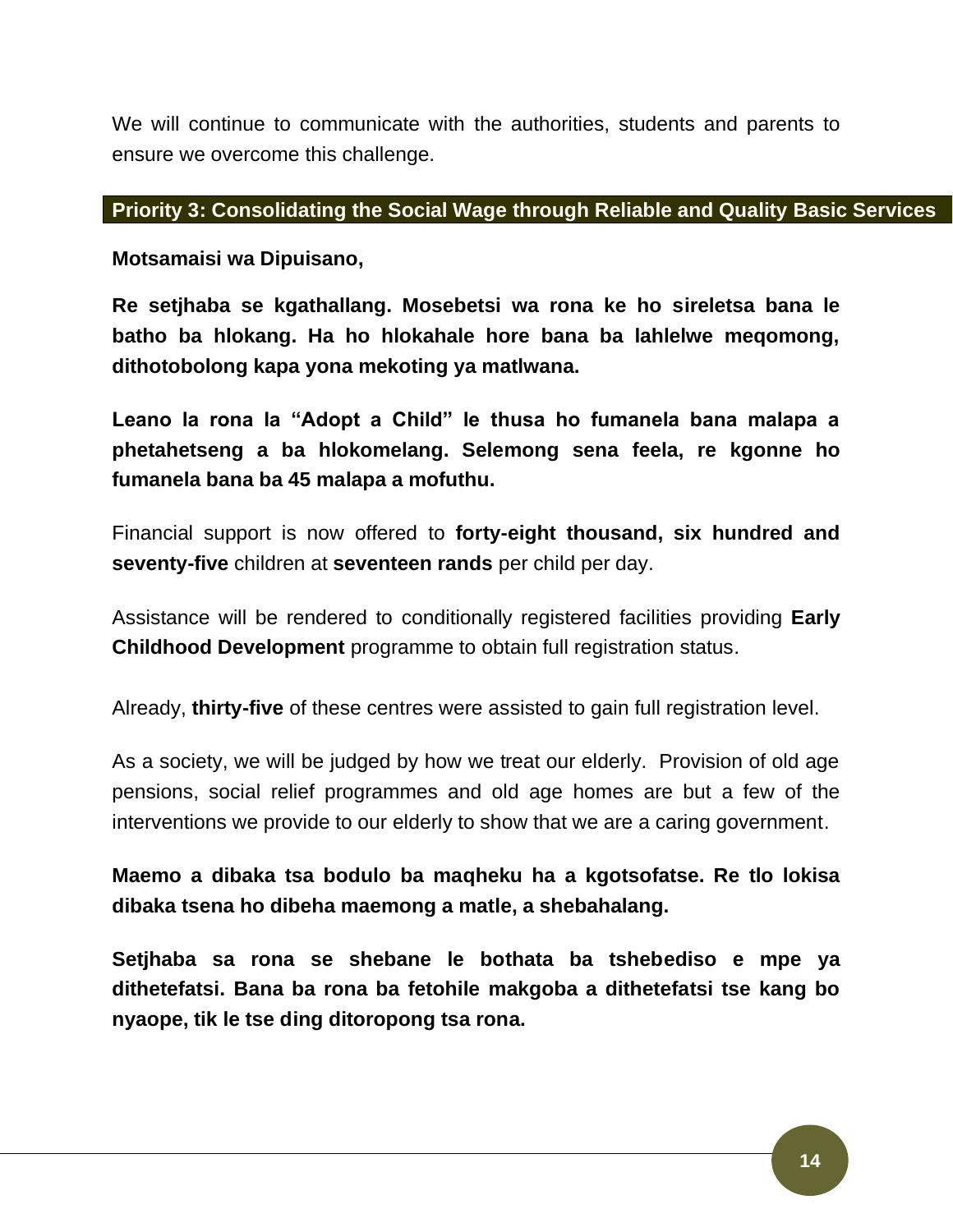We are implementing a programme to prevent, treat and rehabilitate users to end this disease. Users undergo treatment, rehabilitation, life skills development to ensure their productive functioning in society.

**Forty-one thousand and thirty-eight** people were assisted through this programme. In addition, **three hundred and eighty-seven** service users accessed substance use disorder treatment, and **two hundred and six** were provided with re-integration and after-care services.

The rehabilitation centre in Botshabelo will be completed this year and will create **hundred and four** permanent jobs.

# **Honourable Speaker,**

We continue to provide basic services to our people. By December 2019, over **three hundred and five million rands** had been spent through the **Municipal Infrastructure Grant** to fund water, sanitation, roads and storm water projects.

**One thousand nine hundred and fifty-one** job opportunities that benefitted mainly the youth and women were also created as a result of these interventions.

**Maemo ao batho ba phelang ka hara ona Botshabelo le Thaba Nchu ha a re jese ditheohelang. Batho ba ntse ba ithusetsa matlwaneng a mekoti. Ba bang ba sebedisa matlwana a diVIP tse tletseng tse sa hulweng.** 

**Ho kgutlisa serethi sa batho ba rona, ha nakwana re tla fana ka makoloi a hulang matlwana ho fokotsa ho tlala ha ona. Empa morero o moholo wa rona ke ho aha matlwana a ho ithusa a metsi.** 

**Maemo a ditsela tse ding le ona ha a re kgahlise. Ho utlwisa bohloko hore ba bang ba batho ba rona ba ntse ba sena mangolo a mobu (Title Deed).** 

**Re tla kenya paving ditseleng tse ding tsa rona Botshabelo le Thaba Nchu. Re itlama hape ho fana ka mangolo a mobu (Title Deed) ho baahi ba Botshabelo, Thaba Nchu le provinsi ka bophara.**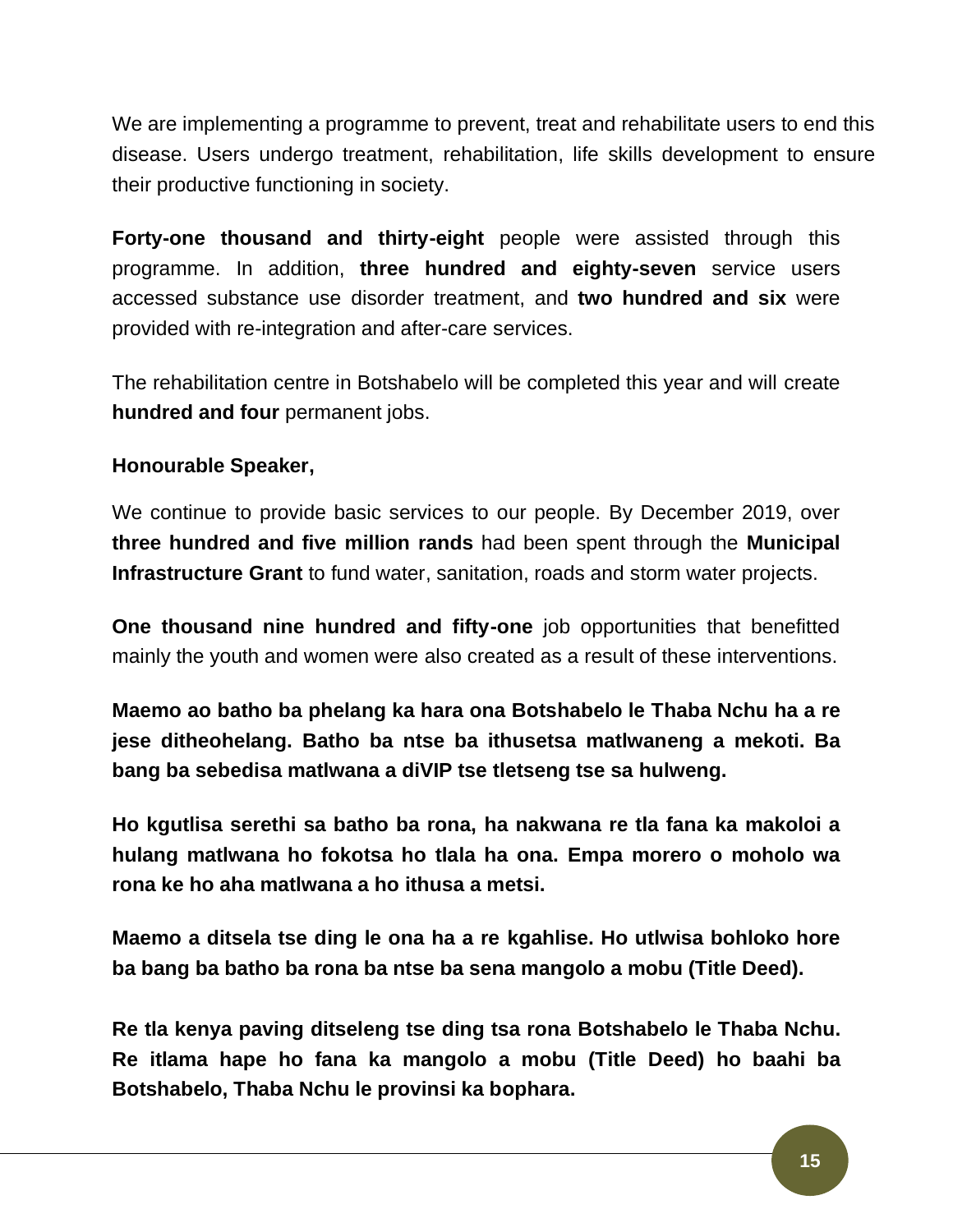**Leano lena la ho pheiva diterata tsa rona le se le phethetswe mane Parys, Koppies, Jaggersfontein le Villiers. Dibaka tse ding di tla phethelwa selemong sena sa ditjhelete.** 

# **Priority 4: Spatial Integration, Human Settlements and Local Government**

# **Honourable Speaker,**

Government remains committed to spatial integration. Spatial planning will be done in accordance with our development imperatives.

In order to ensure that land development applications are approved on time and spatial integration is maintained, we have directed **COGTA** to develop a dedicated training programme for **Municipal Planning Tribunals**.

Human settlement will be geared towards the integration of low-income families into urban centres that offer the same opportunities to high-income earners.

Of the **four thousand, seven hundred and eighty-five** housing units we committed to deliver, **one thousand, two hundred and three** were completed.

**Ha re thabiswe ke monyebe o phano ya matlo e tsamayang ka yona ka lebaka la borakontraka ba sa qeteng mosebetsi wa bona ka nako. Re re ho bona, phahamisang dikausu, kapa le emelle ka thoko.**

We planned to deliver **five thousand, six hundred and seventeen** serviced sites. **Four thousand, two hundred and twenty-three** were part of upgrading informal settlements. Others were for new developments in green field areas.

I am happy to announce that we have exceeded this target and serviced **five thousand, nine hundred and forty-seven** sites.

# **Honourable Speaker,**

Our informal settlements have increased from **hundred and forty-three** to **hundred and seventy-three**.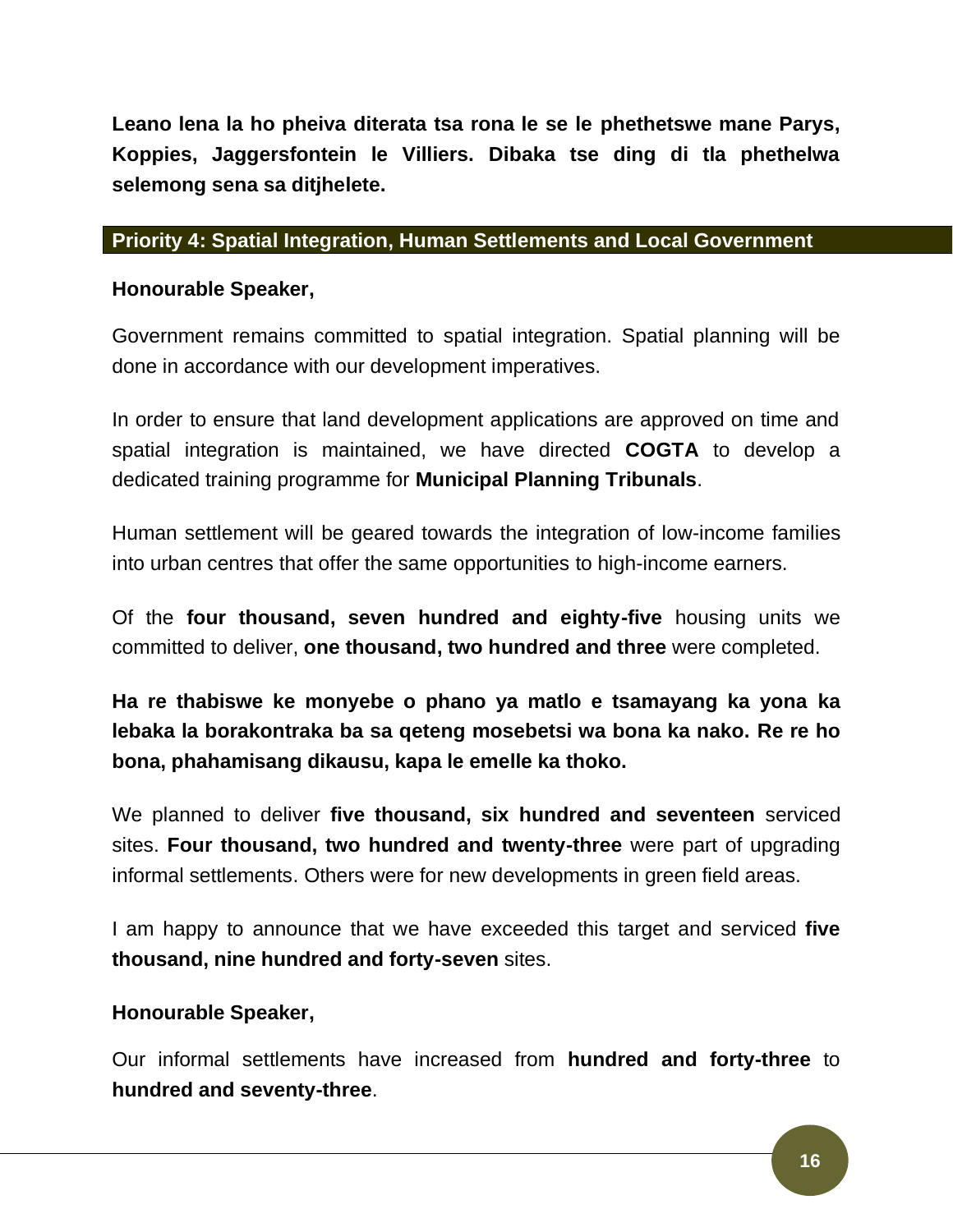To date, **nineteen** have been upgraded, which means they are complete with internal basic services and people have security of tenure.

We are currently busy with internal reticulation in **forty-three** informal settlements and the projects are at various stages of implementation.

**Eight** township establishment projects in these **six** municipalities have started:

|           | In Masilonyana -   |  | Slovo Park                 |
|-----------|--------------------|--|----------------------------|
|           |                    |  | <b>Winburg Baipeing</b>    |
|           | In Nala            |  | Khalinkomo                 |
|           |                    |  | Vergenoeg                  |
|           | <i>In Mantsopa</i> |  | Marikana                   |
|           |                    |  | Palamenteng                |
|           |                    |  | R1, R2 and R4 Green Fields |
|           | <i>In Mohokare</i> |  | Refengkgotso               |
|           |                    |  | Ezibeleni                  |
|           | • In Setsoto       |  | Masaleng (Senekal)         |
|           |                    |  | Clocolan                   |
| $\bullet$ | In Kopanong        |  | Ipopeng                    |
|           |                    |  | Riverside                  |
|           |                    |  |                            |

These projects form part of the informal settlements upgrading programme.

Our last year's commitment to accelerate land redistribution in the province is well underway. Land represents our existence, culture and prosperity.

The **Land Use Task Team** has finalised packages of available land parcels for distribution.

Of the **four thousand, nine hundred and two** land parcels, **two thousand, six hundred and twenty-eight** have been earmarked to be transferred to the rightful beneficiaries. Already, conveyancers have been appointed for this purpose.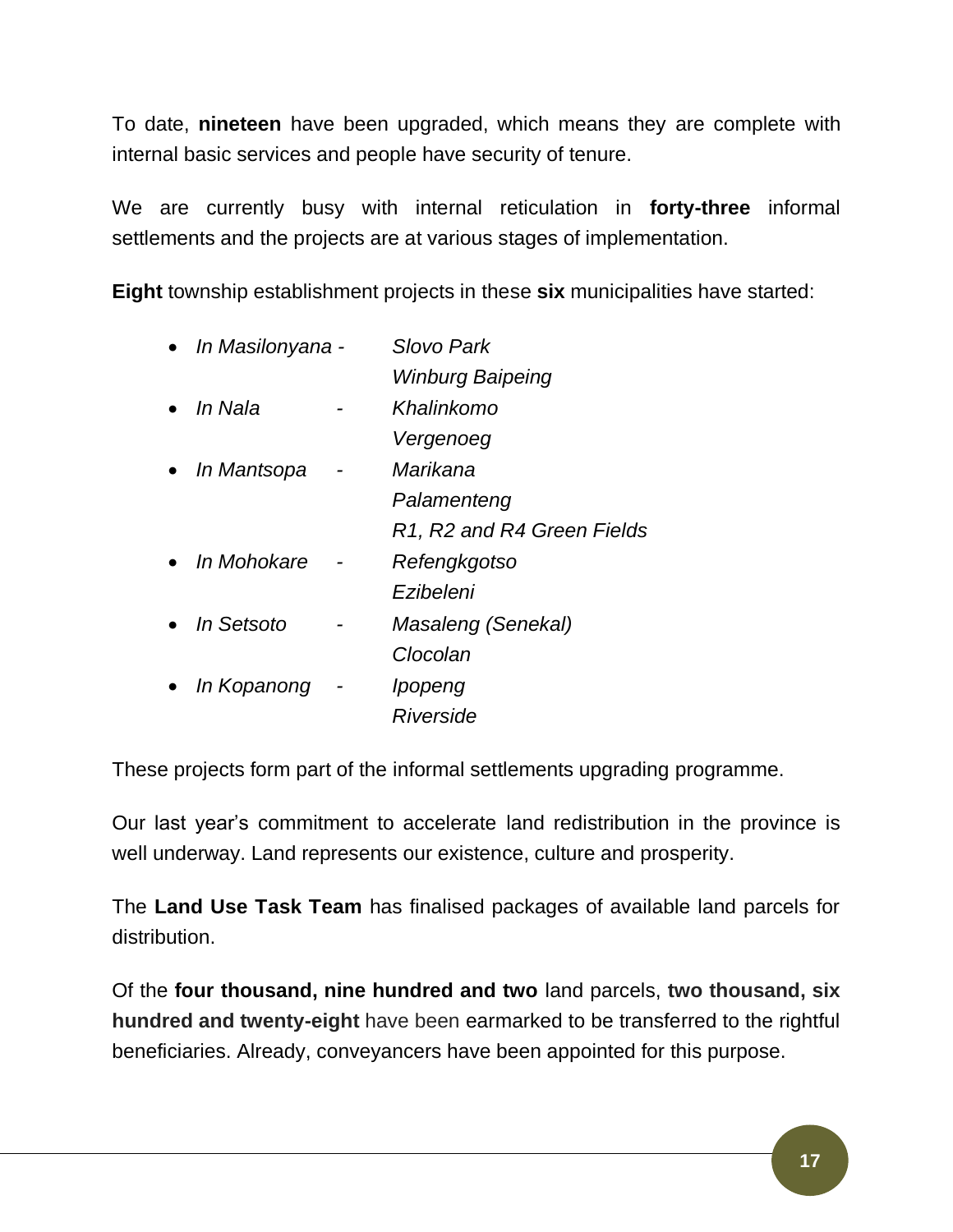We have had a conversation with our municipalities to release land and allocate sites to our people. This work will be accelerated in the coming financial year.

**Re ipiletsa ho setjhaba sa rona hore ba tlohele ho sala bophepheletsane morao ba inkelang mobu ka sheshe. Re ikemiseditse ho nka bohato bo matla kgahlanong le diketso tsena tse seng molaong.** 

**Re ananela mosebetsi wa komiti ya palamente ya ditaba tsa mobu ya ho fetola Section 25 ya Molaotheo ho tlisa kgonahalo ya ho fumana lefatshe ka ntle ho tefo (land expropriation without compensation).** 

**Ke fela ha re ka fumana lefatshe moo re tla fihlellang phethoho e potlakileng ya moruo (radical economic transformation).** 

## **Priority 5: Social Cohesion and Safe Communities**

## **Honourable Speaker,**

A divided society is doomed to fail. We have come too far to see that happen. We need to celebrate and respect our diversity as the province.

We will use sport, arts and culture to cherish our diversity and unite the province.

Last year we hosted the **Social Cohesion Summits and Dialogues**, and **Moral Regeneration Prayer Services** with various partners.

We undertook **Youth for Social Cohesion** and **Moral Regeneration** events that entailed various sport activities. These activities will continue to unite us.

We also proudly celebrated and observed the days of national importance such as the **Freedom Day**, **Mandela Day**, **Heritage Day** and **Human Right's Day**. We call upon all Free Staters to embrace these efforts to unify our communities.

Mass sport participation initiatives meant for the youth, women, the elderly and persons with disabilities to enhance healthy living are embraced by communities.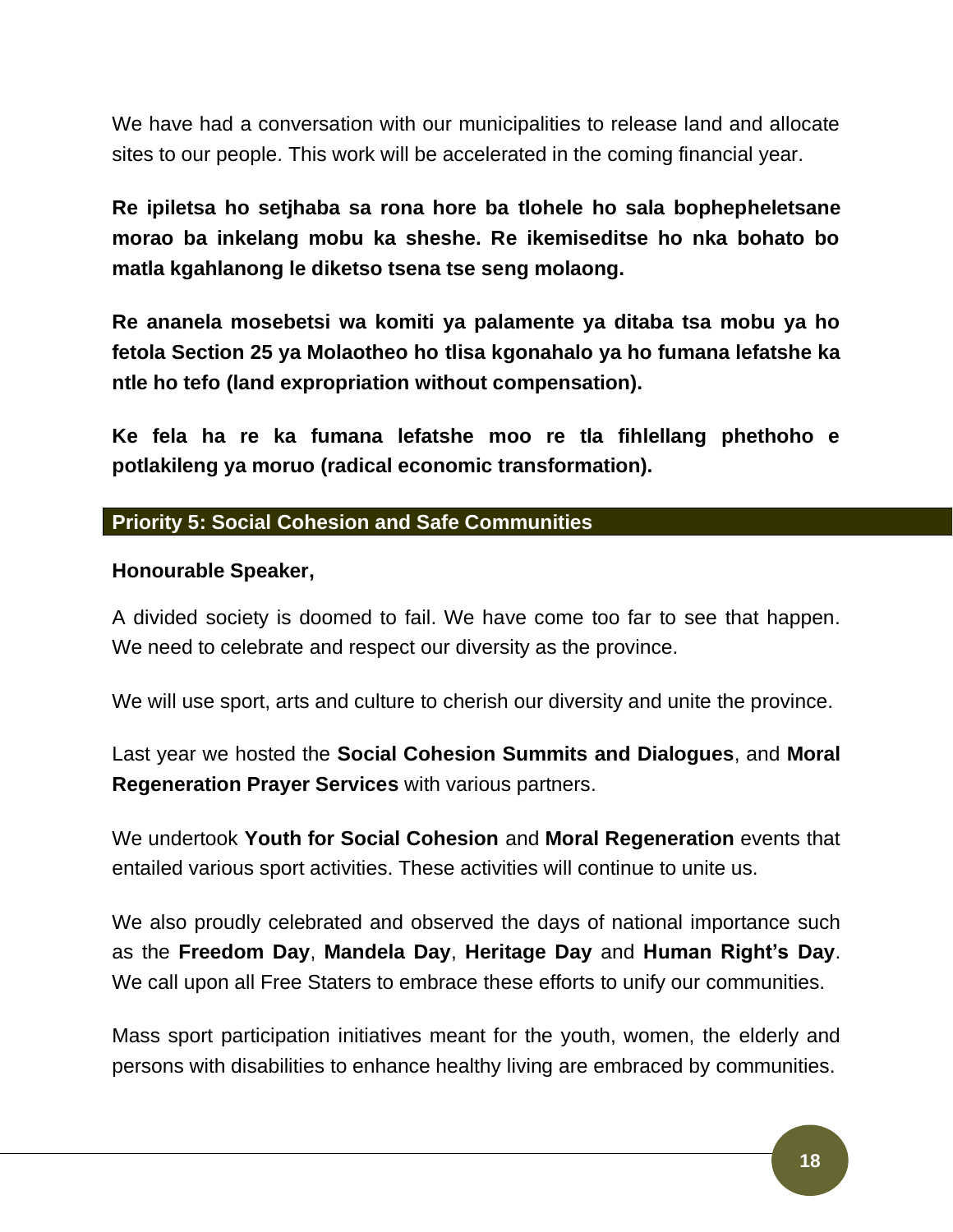# **Honourable Speaker,**

The provincial **Mustang Wheelchair Rugby Team**, which won the **South African Wheelchair Rugby League** in 2019, has made us proud.

We congratulate Ms Fredoline Mantjies, the 16-year-old from Koffiefontein, who was declared **Miss Teen United Nations South Africa** and **Miss Teen United Nations** in 2019. She is here with us and is the pride of our province.

Revitalisation of the **Charles Mopeli Stadium** is work in progress. **Forty-six million rands** have been allocated for this purpose. A contractor has been appointed and we hope to complete Phase 1 of this project in May of this year.

Offers for Phase 2 of the project have been advertised and will start immediately after completion of Phase 1. Work in this regard will include major upgrades of the stadium to the tune of **hundred and thirty million rands**.

We have moved rapidly to increase the number of our **Mzanzi Libraries Online** equipped with computers and Wi-Fi to **forty-four**.

I have instructed the relevant department to ensure that unfinished libraries in Smithfield, Soutpan, Luckhoff, Weppener and Van Stadensrus are completed.

**MACUFE** will always remain an avenue of our human expression. With this festival, we celebrate and pass on our heritage through creative expressions.

**Nine hundred and twenty-one** temporary jobs were created and **twenty-six** businesses offered opportunities during **MACUFE.** We expect the festival to grow from strength to strength.

We will officially open the Winnie Madikizela-Mandela museum and unveil her statue in Brandfort in the new financial year.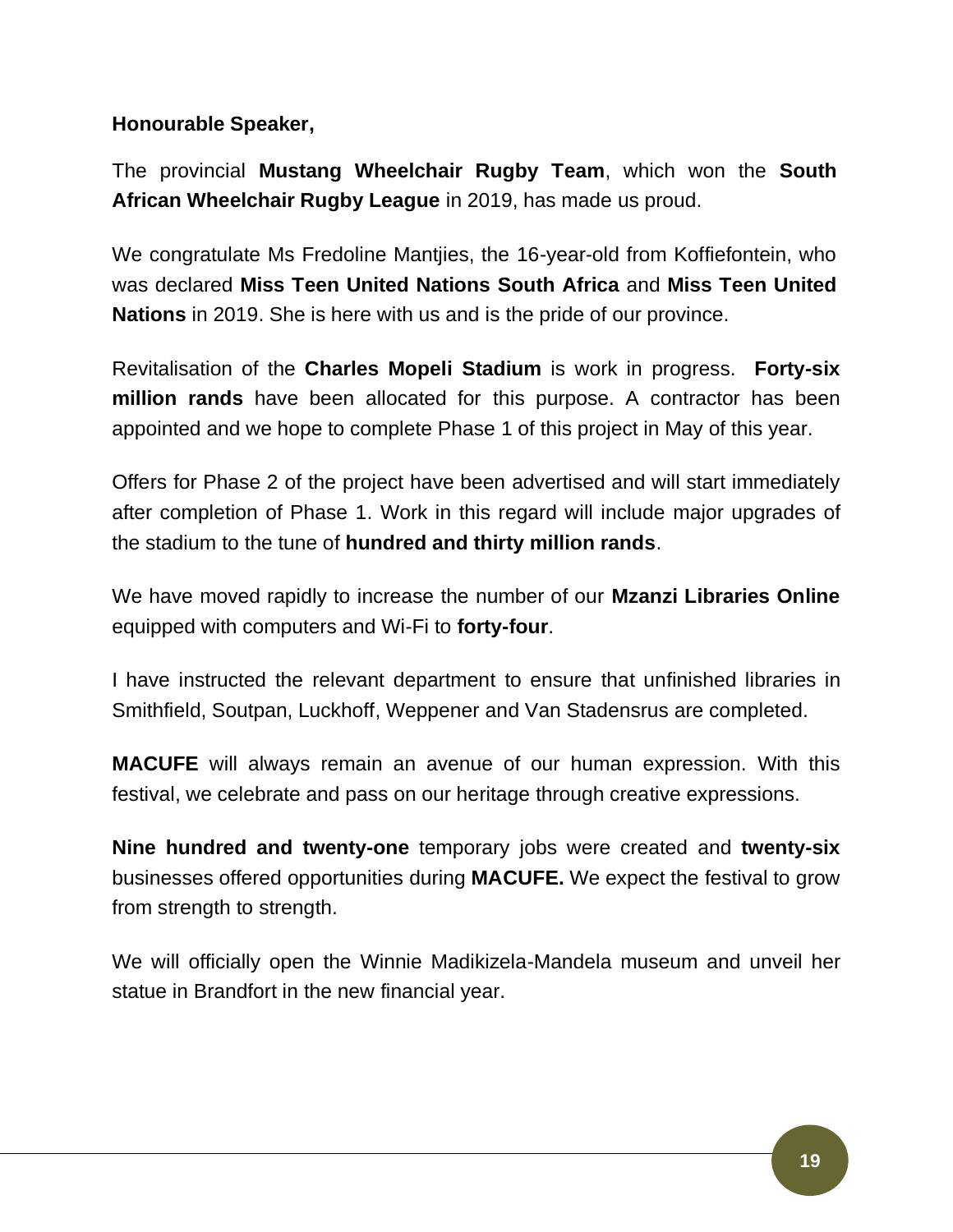# **Honourable Speaker,**

Our people are entitled to safety and security. To live a peaceful and secure live far from harm and violence. To flourish and achieve their dreams unhindered.

We welcome Lieutenant-General Baile Motsoenyane, the new Provincial Police Commissioner. We wish her well and pledge our support in the task ahead.

We want to extend our appreciation to Lieutenant-General Moeketsi Sempe for having served our province with dedication and commitment.

We have appointed **hundred and one** police officers to strengthen the fight against crime. We are pleased to say that they are here with us. In the new financial year, we will appoint **three hundred and sixty-five** police officers.

Last year, we laid the marching orders to end the brutality of the **Zama Zamas.**  Today I am proud to report that the task team led by the **South African Police Service** has made crucial strides in dealing with the **Zama Zamas.**

Many unused shafts were closed, reducing the number of murders. Similarly, equipment was also confiscated and many **Zama Zamas** arrested.

We also said that gangsterism has no place in our society. We are winning the fight against gangsterism. Many of the gang leaders who were awaiting trial have been successfully prosecuted and are serving long-term prison sentences.

**Fifty-six** of these gang members received sentences that ranged from **twenty** years and above. Another **sixty-five** were sentenced to life imprisonment.

I hope this is good lesson to our youth that gangsterism is not cool and crime does not pay. We warn these gangs to leave our children alone.

We strongly condemn the killing of our police officers. We would like to send our condolences to the families and colleagues of the deceased.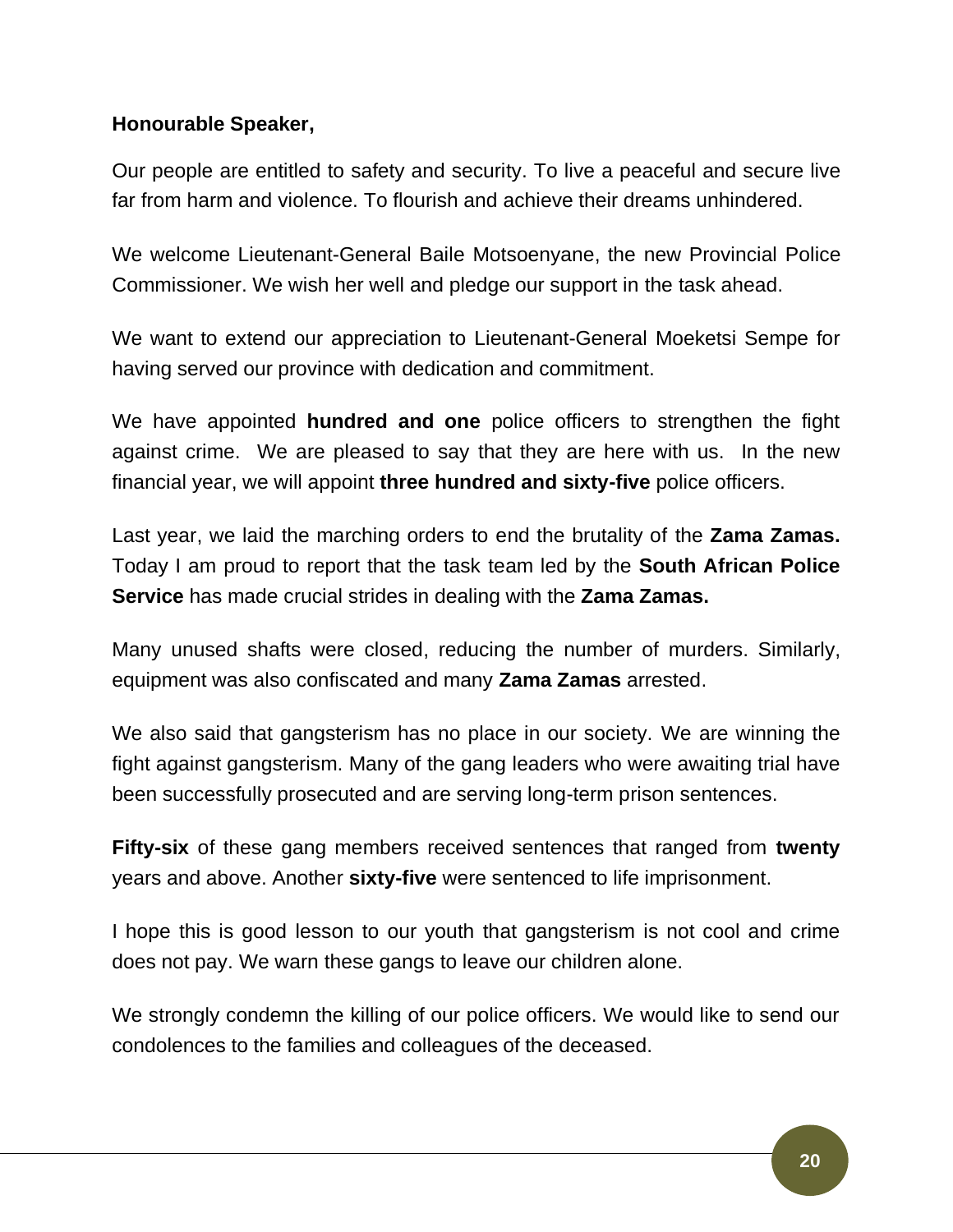**One thousand eight hundred and sixty-three** security officials in the province have been insourced and will be appointed at Level 3 from April this year.

Road fatalities fell by 35.47percent during the festive season. We thank our traffic officers. We will employ additional **thirty** traffic officers in the next financial year.

# **Honourable Speaker,**

Cases of violence against women and children leave deep emotional scars in our hearts. This needs to stop. We need to breakdown the cultural, institutional and societal practices that continue to imprison our women and children.

We have opened a shelter for victims of violence against women and children in Wepener and another one will be opened in Bothaville next month.

**Nine million rands** has been set aside for the appointment of additional **sixteen**  social workers to be placed in the districts linked to **Thuthuzela Care Centres**, **Safe Houses**, **Shelters** and **Victim Friendly Centres**.

We recognise social workers and social caregivers who are present today.

Forensic nurses will be placed in all **Thuthuzela Care Centres** to respond to gender based violence. We also provide services to the **LGBTIQ** community.

Over **three million rands** has be allocated to establish a new shelter in Xhariep, and improve **one Safe House** and **six Shelters** for victims of crime and violence.

We have set aside **ten million rands** to intervene and enhance programmes against gender-based violence in the province.

**Bontate, re kopa thuso ya lona twantshong ya tlhekefetso ya bomme le bana. Maemo ana a ya re swabisa. Re kopa re tshwarisaneng bothateng bona. Setjhaba se bolayang bomme le bana ha sena bokamoso.**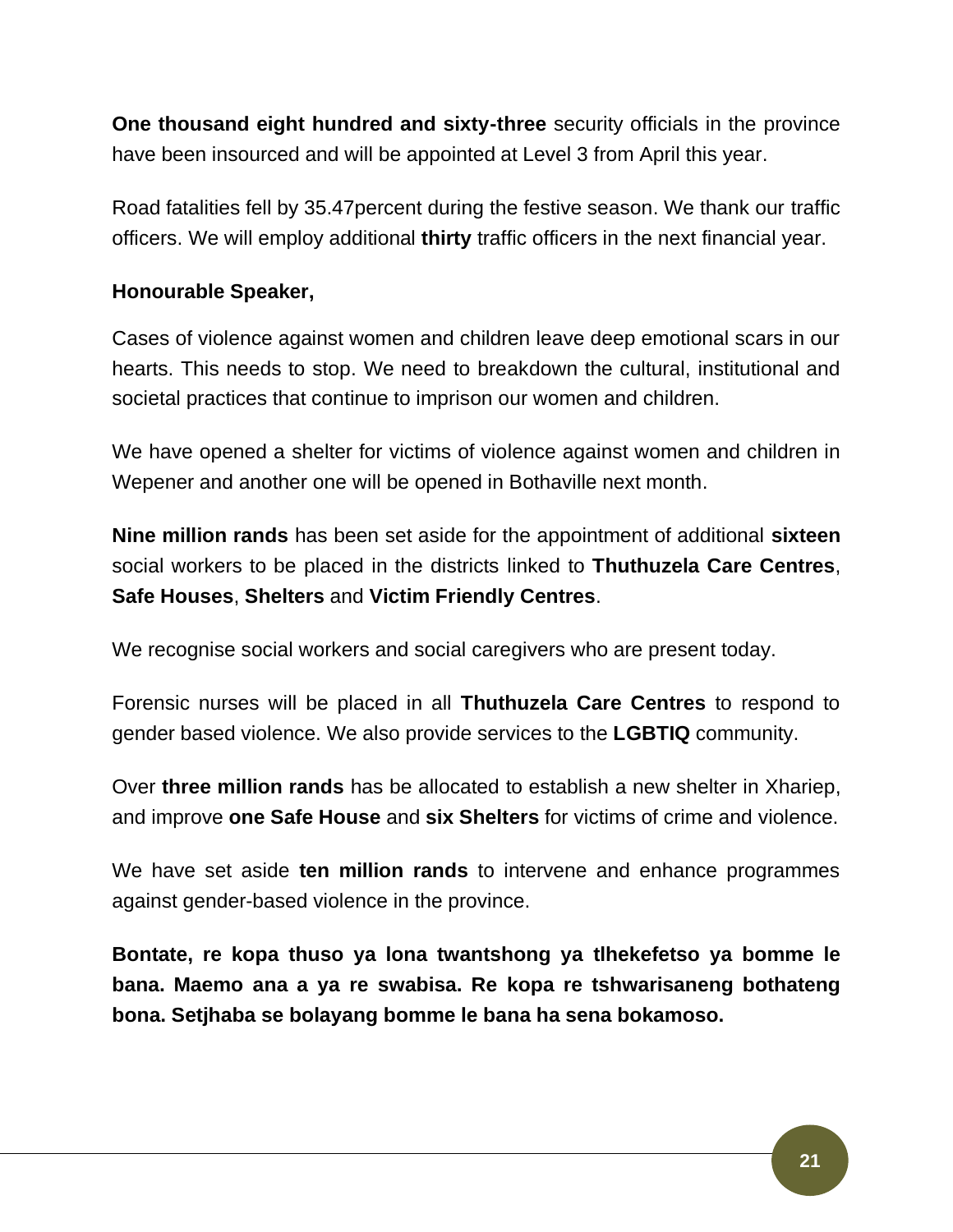#### **Priority 6: A Capable, Ethical and Developmental State**

#### **Honourable Speaker,**

We acknowledge the need to strengthen the capacity of the state to accelerate and improve service delivery. Without state capacity, our people will be condemned to a life of unemployment, poverty and inequality.

To ensure a skilled workforce, the **Free State Training and Development Institute,** working together with the **National School of Government** will be enhanced to be a leader in the provision of quality and accredited training.

We have placed a number of municipalities under Section 139(1)(b) and 139 (5)(a) and (c) of the Constitution because of the challenges ranging from maladministration, poor financial management to poor service delivery.

Earlier, Maluti-a-Phofung was affected by instability. Now the tide is turning. Recent developments are a source of reassurance. Improvements include timeous payment of salaries and third parties, billing and revenue collection.

The provision of water remains a challenge in Maluti-a-Phofung due to lack of maintenance of water resources including severe drought.

**Selemong sena re bile le koduwa e kgolo ya ho hloka metsi ka lebaka la komello. Pula eo re e fumaneng ebile e fokolang haholo. Freistata e ile ya hlwauwa e le sebaka sa koduwa ya komello ke mmuso o bohareng.**

**Sebaka se amehileng haholo ke Maluti-a-Phofung. Mmuso o behelletse ka thoko two hundred and twenty million rands ho lwantsha koduwa ena.** 

**Re thabile haholo ebile re rata ho leboha Modimo ka pula hobane letamo la rona la Fika Patso le ntse le kolla metsi.**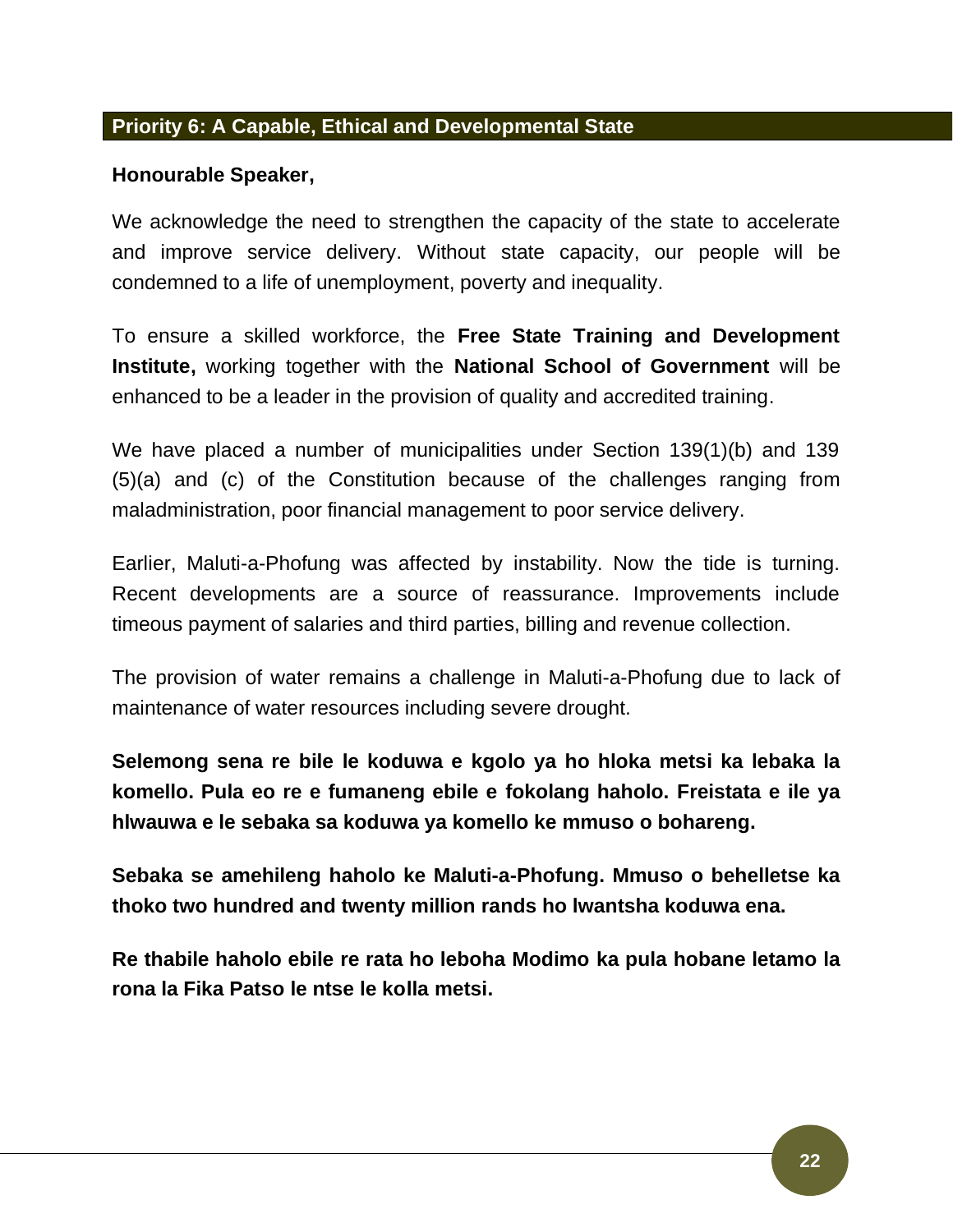**Ditakatso tsa batho ba rona tsa ho bona metsi pompong di tla phethahala. Re lokela ho lokisa marangrang le dibaka tseo metsi a hlwekiswang ho tsona hore a be maemong a lokileng pele metsi a ka Bulelwa.**

**Ho hlola bothata bona ha moshwelella, letamo lena la Fika Patso le lokelwa ho thuswa ka phepelo ya metsi ho hlaha Metsi Matso ka peipi ya qholwaqwe ho ya Mphatlalatsane.**

**Tshebetso ya ho phahamisa mothamo wa phepelo ya metsi ho tloha letamong la Sterkfontein ho kena marangrang aneng a fepelwa ke letamo la Fika Patso e qadile.** 

**Ho ntse ho na le mathata a metsi dibakeng tse ding tse kang Masilonyana, Mohokare, Dihlabeng, Nketoana, Moqhaka le Mafube. Re tswela pele ka maano a rona a ho tlisa botsitso ba phepelo ya metsi dibakeng tseo.** 

**Motsamaisi wa Dipuisano,**

**Ka ha pula ke mahlopha a senya, re bile le dikgohola mo batho ba ileng ba senyehelwa ke matlo le thepa ya bona dibakeng tse mmalwa e ka sita le ho lahlehelwa ke bophelo.** 

**Re fitisa kutlwelo bohloko ho ba ileng ba lahlehelwa ke maphelo a bona.** 

**Selemong sena, re beile tjhelete e kana ka six million rands ho e tsa bo nnete ba hore, re thibela le ho lwantsha dikoduwa.** 

We are concerned about the ineffectiveness of the intervention in Mafube. Service delivery is falling short of our expectations. We hope the new administrator will turn the situation around.

The inability of Metsimaholo to execute its executive and legislative mandate has led to governance collapse. We have therefore placed the municipality under Section 139(1)(b) of the Constitution.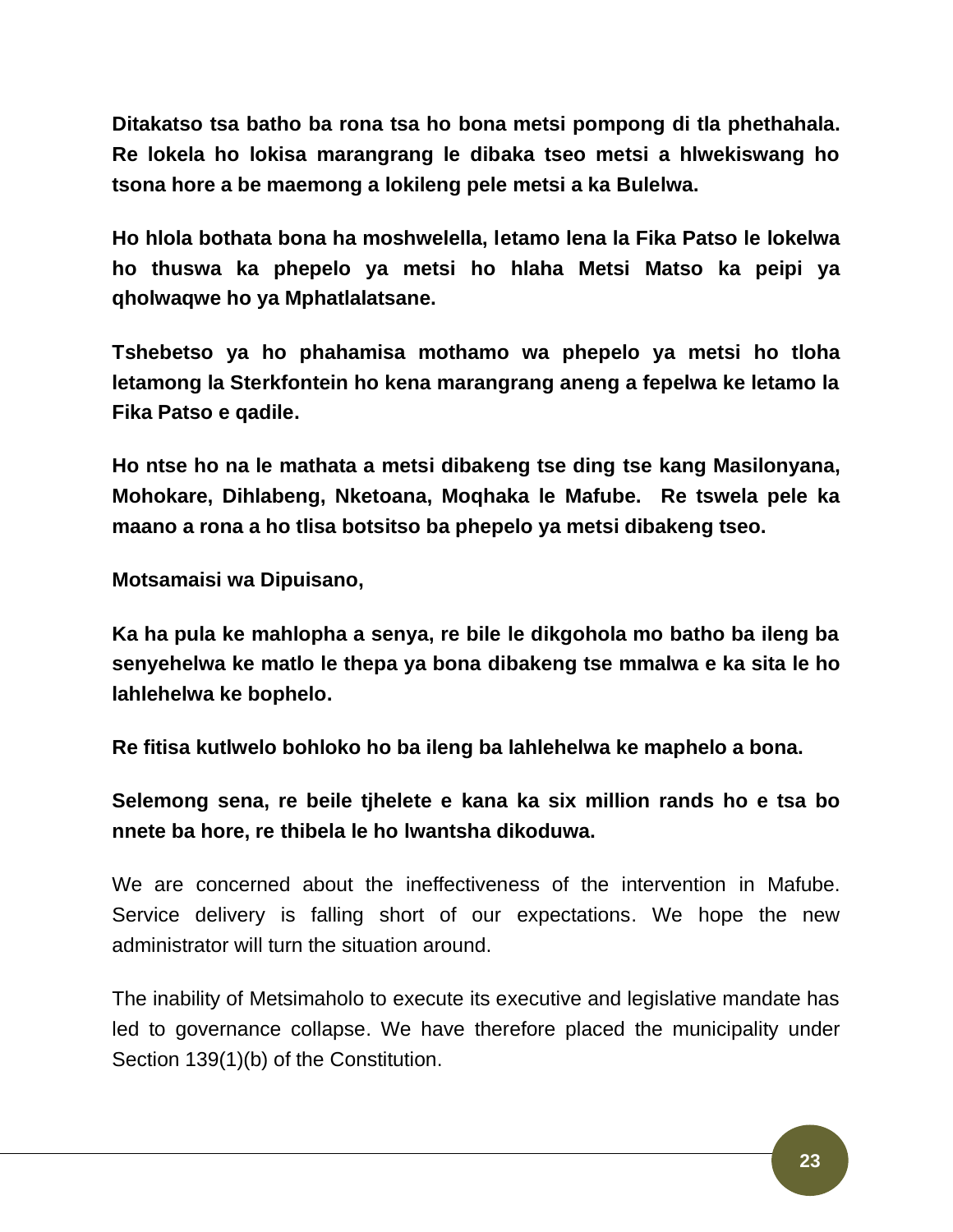We are confident that the administrative team that we appointed will return Metsimaholo to good governance and service delivery.

Financial challenges in Mangaung, which has seen it being downgraded twice by **Moody's Rating Agency** is not what we want and what our people deserve.

When the Metro failed to implement a voluntary financial recovery plan, we invoked Section 139 (5)(a) and (c) of the Constitution for a mandatory recovery plan and for the provincial government to oversee its implementation.

Some strides are being made by the intervention team to turn the Metro around.

# **Honourable Speaker,**

Municipal audit outcomes for the 2018/2019 financial year show regression as the most common feature. This is worsened by declining national allocations, and inability to raise revenue because of the prevailing economic climate.

Provincial Treasury is providing technical support to municipalities in distress. Positive results to ensure compliance with the **Municipal Finance Management Act** are being realised.

Training is also being provided to municipalities in areas such as strategic planning and management, municipal budgeting, supply chain and finance.

# **Setjhaba se lokela ho lefella ditshebeletso tseo ba di fumanang hore maemo a ditjhelete a dimasepala a tsebe ho ntlafala.**

Government has adopted the **District Development Model.** This will ensure that provinces, national and municipalities do work together in delivering services to the people. We plan together and deliver together.

We will establish offices in each ward to serve as a link between government and communities in implementing the **District Development Model.** President Cyril Ramaphosa will in April launch the **District Development Model** in the province.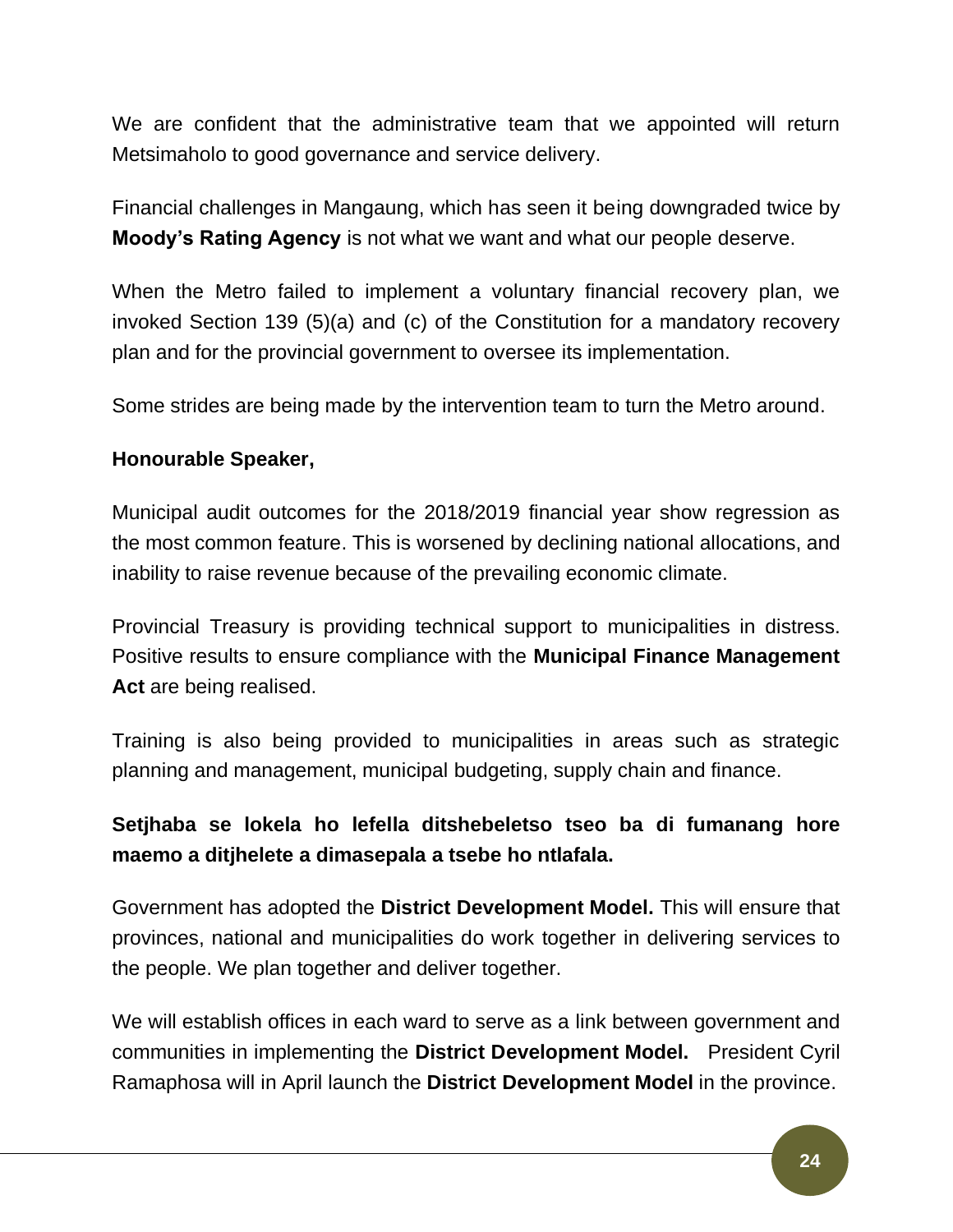# **Honourable Speaker,**

Our democracy is a product of our historic setting. Tradition continues to play a major role as a bridge between the past, present and the future.

The **Traditional and Khoi-San Leadership Act** that recognises the Khoi-San leadership will now be implemented. We will amend **the Free State Traditional Leadership and Governance Act**, and the **Free State Provincial and Local Houses of Traditional Leaders Act** to recognise the Khoi-San leadership.

## **Honourable Speaker,**

We sadly lost **three** members of the royal families, Princess Manapo Mopeli, Morena Mathealira Mopeli and Morena Dirahadibonwe Sekonyela. **Re re meya ya bona e phomole ka kgotso.** 

**Re behelletse ten million rands ka thoko bakeng sa ho reka lefatshe la Batlokoa ba Mokgalong mane Vrede. Re tshepa hore morero ona wa bohlokwa o tla phethelwa selemong sona sena sa ditjhelete.** 

## **Honourable Speaker,**

Corruption is a disease that eats on people's livelihoods. It starts from what seems to be a small act of taking bribe for a cool drink to manipulation of procurement processes. In any other name, corruption is immoral.

Last year we held a successful **Anti-Corruption Summit** in partnership with various stakeholders. We resolved to collaborate in fighting corruption both in the private and public sector.

## **Priority 7: A Better Africa and World**

## **Honourable Speaker,**

We congratulate President Cyril Ramaphosa for taking over the chairmanship of the **African Union**. We want to pledge our support to working with him in ensuring peace, stability, security, integration and development in the continent.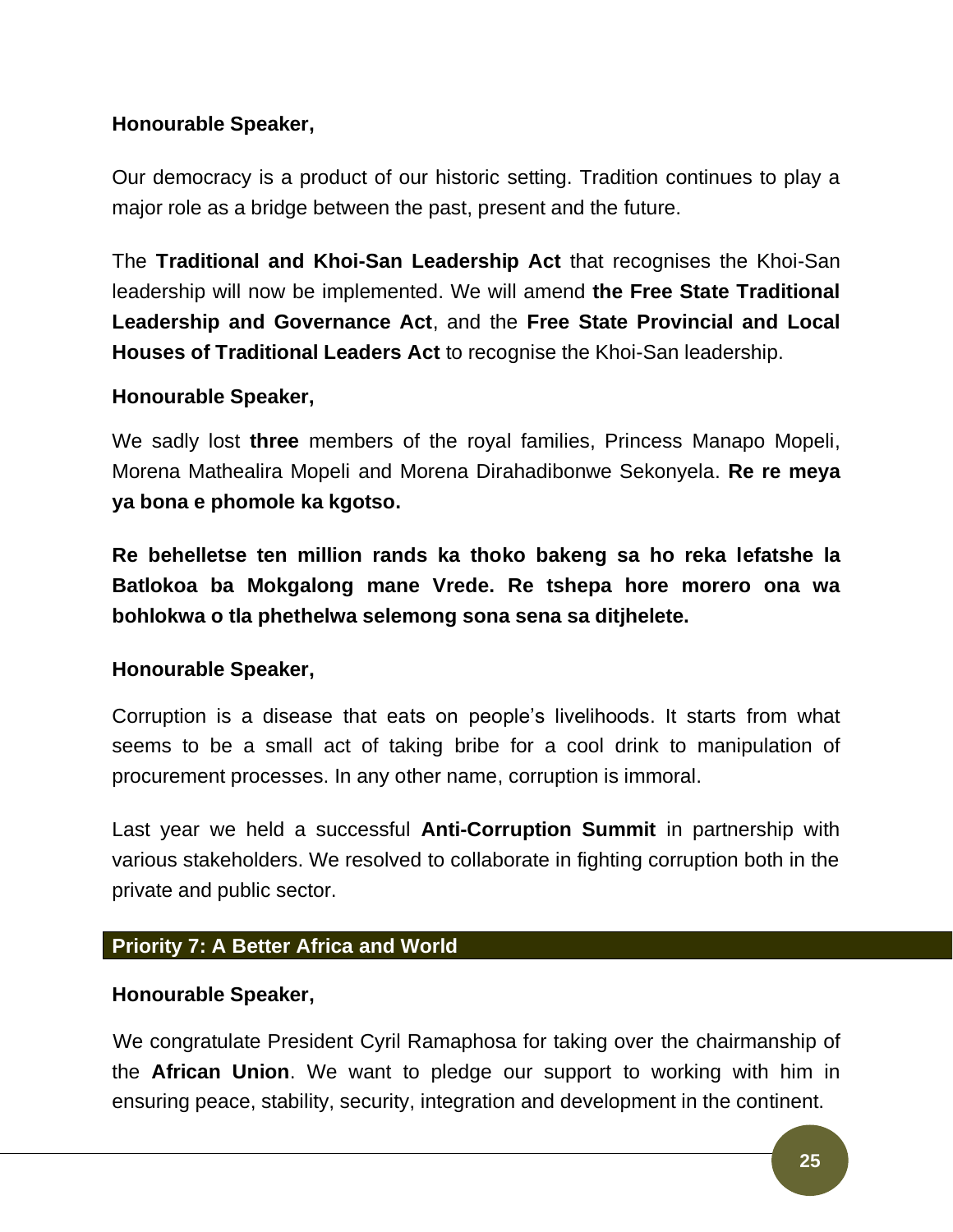As an **African Union** self-monitoring instrument, the **African Peer Review Mechanism** is anchored on the principles of stability, growth and development.

The Free State is part of the **African Peer Review Mechanism** process. As in the past, we will participate and provide progress in the implementation of the **African Peer Review Mechanism's** objectives.

We have appointed MEC Gadija Brown as the provincial champion for the **African Peer Review Mechanism.**

## **Honourable Speaker,**

As the province, we will take advantage of economic opportunities offered by the **African Continental Free Trade Agreement** to a market of more than **one billion** people. The **Agreement** creates a single African market.

Focusing on distinct agricultural products and agro-processing such as cherries, apples, cut flowers, sorghum, asparagus, venison and wine, we will explore export opportunities to other African countries under this **Agreement**.

We will also encourage, organise and support our emerging farmers to work with the **National Agricultural Marketing Council** to benefit from this **Agreemen**t.

## **Conclusion**

## **Honourable Speaker,**

Looking back, a lot has been achieved to change the living conditions of our people. Ours is progress filled with attainments, determination and courage. So many success stories, so many developments and so many achievements.

However, challenges remain. We need to do more. The road ahead is not going to be easy. Hopes are high, needs are increasing and resources decreasing.